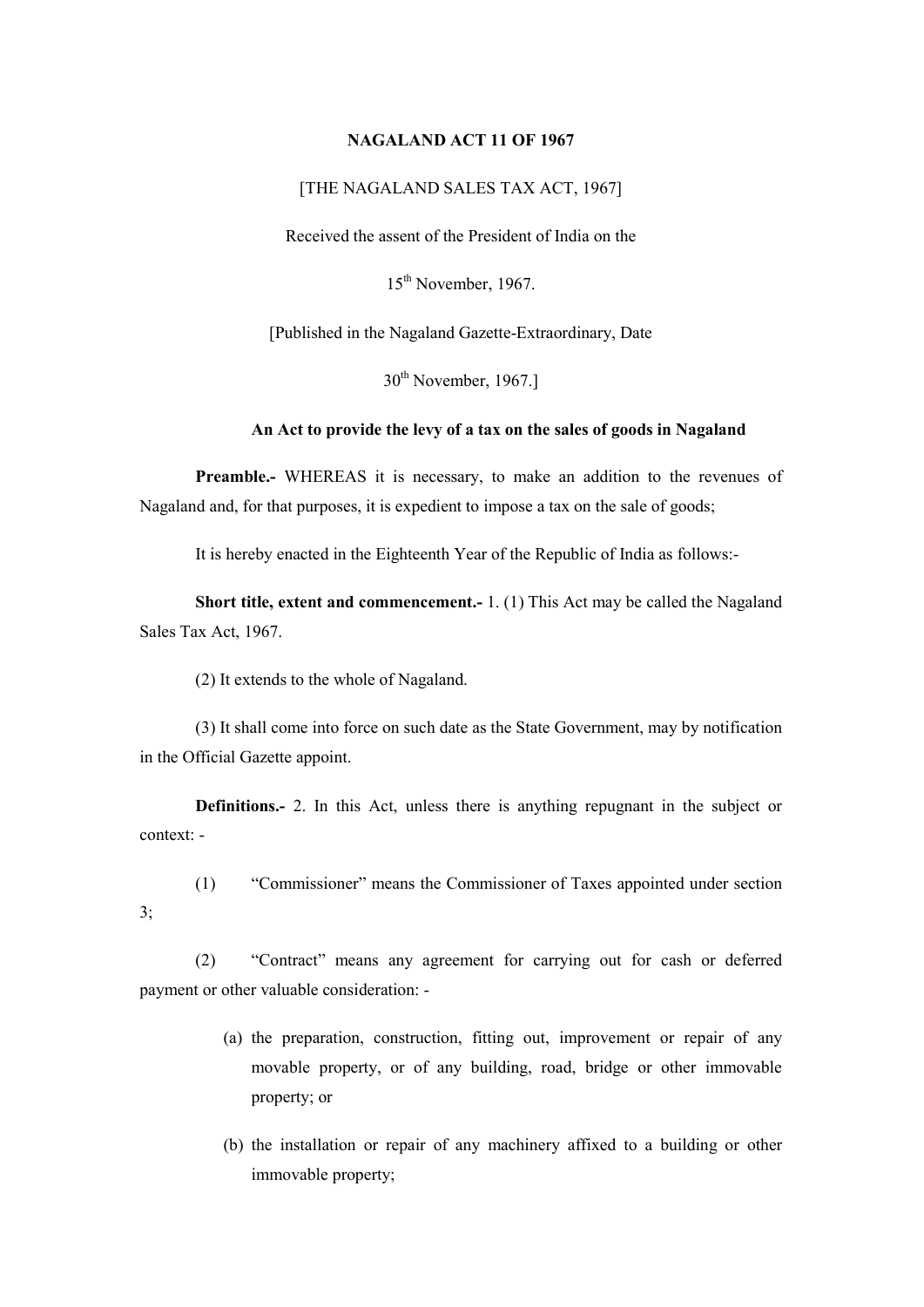(3) "Dealer" means any persons who carries on the business of buying, selling, supplying or distributing goods directly or otherwise, whether for cash, or for deferred payment, or for commission, remuneration or other valuable consideration and includes any society, club or association which sells or supplies goods to its members: -

Explanation.- The manager of agent of a dealer who resides outside the State and carries on the business of selling or supplying goods in the State shall in respect of such business be deemed to be a dealer for the purposes of this Act;

(4) "Declared Goods" means goods declared by section 14 of the Central Sales Tax Act, 1956 (Act 74 of 1956) to be special importance in inter-State trade or commerce and the sale of which is taxable under this Act;

(5) "Goods" means all kinds of movable property other than News-Papers, actionable claims, stocks, shares or securities, and includes all materials, articles and commodities, whether or not to be used for the purposes referred to in sub-clause (a) and (b) of clause (2);

(6) "Gross turnover" means the turnover referred to in section 13;

(7) "Net turnover" means the turnover referred to in section 14;

(8) "Person" means any individual, or association or body of individuals, and includes a Department of any Government, a Hindu undivided or joint family, a firm and a company, whether incorporated or not;

(9) "Prescribed" means prescribed by rules made under this Act;

(10) "Registered dealer" means a dealer registered under the provisions of this Act;

(11) "Sale" with all its grammatical variations and cognate expressions means any transfer of property in goods by any persons for cash or deferred payment or other valuable consideration, and includes a transfer by separate agreement and for money consideration of goods involved in the execution of a contract, but does not include a mortgage, hypothecation, charge or pledge: -

Explanation.- Sale also shall be deemed to included a transfer of goods on the hirepurchase or other installment system of payment, notwithstanding the fact that the vendor may retain the title in the goods as a security for payment of the price;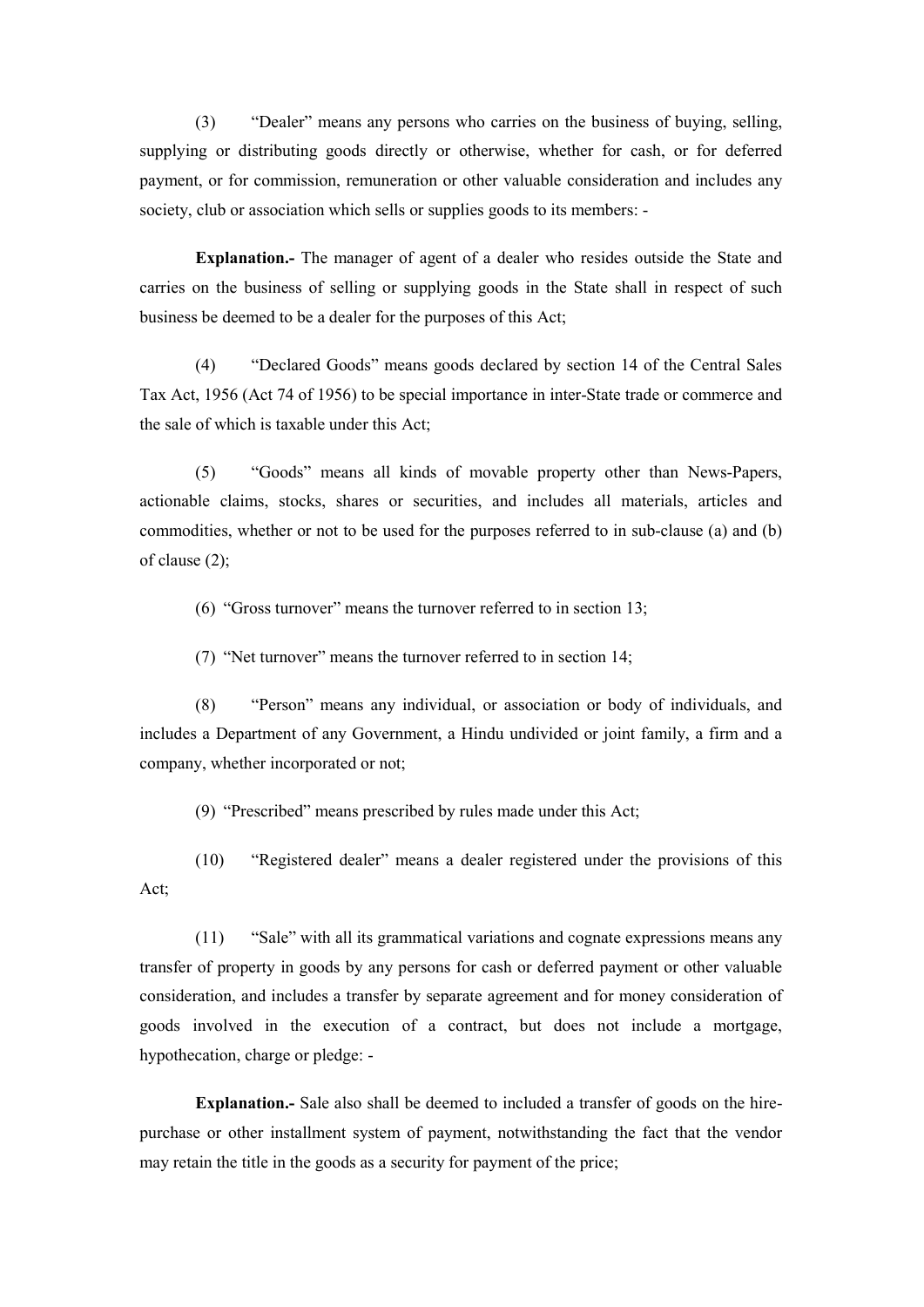(12) "Sale price" means the amount payable to a dealer as valuable consideration for: -

- (a) the sale or supply of any goods, less any sum allowed as cash discount according to ordinary trade practice, but including any sum charged for anything done by the dealer with or in respect of the goods at the time of or before, delivery thereof other than the cost of freight or delivery or the cost of installment where such cost is separately charged; or
- (b) the carrying out of any contract, less such fraction of such amount as represents the prescribed proporation of the cost of labour used in carrying out contract;
- (13) "Section" means a section of this Act;
- (14) "State" means the State of Nagaland; and
- (15) "Year" means the financial year.

Taxing Authorities.- 3. (1) The State Government may, for carrying out the purposes of this Act, appoint a Commissioner of Taxes, and such other persons to assist him as it thinks fit.

(2) Persons appointed under sub-section (1) shall exercise such powers as may be conferred, and perform such duties as may be required, by or under this Act.

(3) All persons appointed under sub-section (1) shall be deemed to be public servants within the meaning of section 21 of the Indian Penal Code (**XLV** of 1860).

Liability to Tax.- 4. Subject to the provisions of this Act every dealer whose gross turnover from sales which have taken place either wholly in NAGALAND or both in and outside NAGALAND during the twelve months immediately preceding the date of such commencement exceeded Rs. 12,000 (hereinafter referred to as "the taxable quantum") shall be liable to pay tax under this Act on sales which have taken place in Nagaland on and from the date of such commencement;

(2) Every dealer to whom sub-section (1) does not apply shall be liable to pay tax under this Act with effect from the first of April of the year during which his gross turnover from sales which have taken place either wholly in NAGALAND OR BOTH IN AND OUTSIDE NAGALAND first amounts to or exceeds the taxable quantum "provided that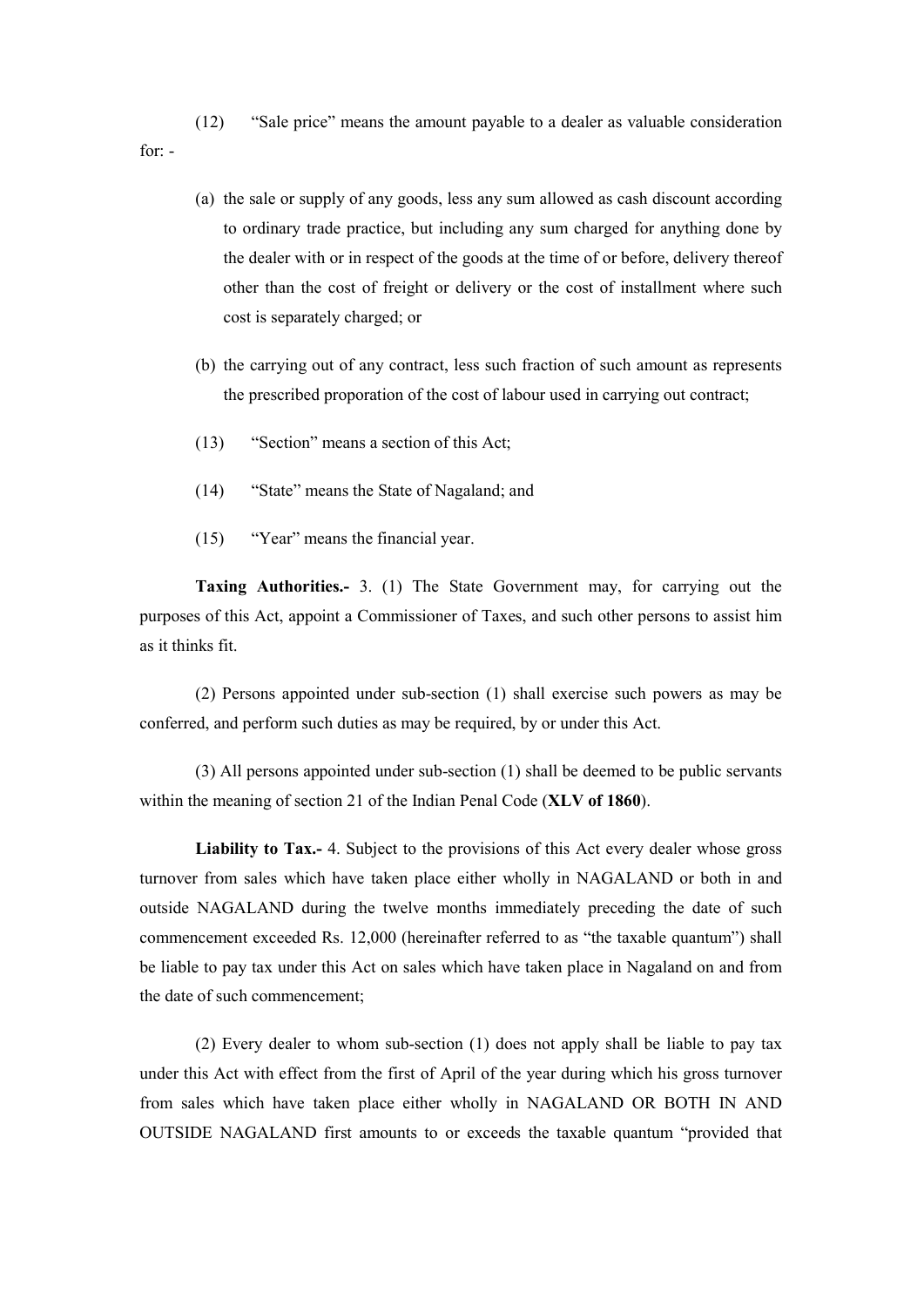such dealers shall not be liable to pay the tax under his Act during such year in respect of his gross turnover upto the taxable quantum" specified in sub-section (1);

(3) Dealer registered under the Central Sales Tax Act, 1956 (Act No.74 of 1956) who is not liable to pay tax under sub-section (1) and (2) above, shall nevertheless be liable to pay tax on his sale of goods in respect of the purchases of which he has furnished a declaration under sub-section (4) of section 8 of the Central Sales Tax Act, 1956, or on the sale of any goods in the manufacture of which such goods have been used and every such dealer who is liable to pay tax shall be deemed to be a registered dealer;

(4) Nothing in sub-section (1), (2) and (3) above shall be deemed to render any dealer liable to tax on the sale of goods where such sales take place: -

- (i) Outside the State of NAGALAND;
- (ii) In the course of the import of the goods into, or export of the goods out of, the territory of India; or
- (iii) In the course of inter-state trade or commerce;

Explanation: - For the purpose of this sub-section, whether a sale takes place:-

- (i) Outside the State of NAGALAND;
- (ii) In the course of import of the goods into or export of the goods out of, the territory of India; or
- (iii) In the course of inter-State trade or commerce; be determined in accordance with the principles, specified in section 3, 4 and 5 of the Central Sales Tax Act, 1956, (No. 74 of 1956).

(5) Every dealer who has become liable to pay tax under this Act shall continue to be so liable until the expiry of three consecutive years, during each of which is gross turnover form sales which have taken place either wholly in Nagaland or both in and outside Nagaland has failed to amount to or exceed the "taxable quantum" and on the expiry of this period, his liability to pay tax under this Act shall cease;

(6) Every dealer whose liability to pay tax under this Act has ceased under the provisions of sub-section (4) shall again be liable to pay tax with effect form the first of April of the year during which his gross turnover from sales which has taken place either wholly in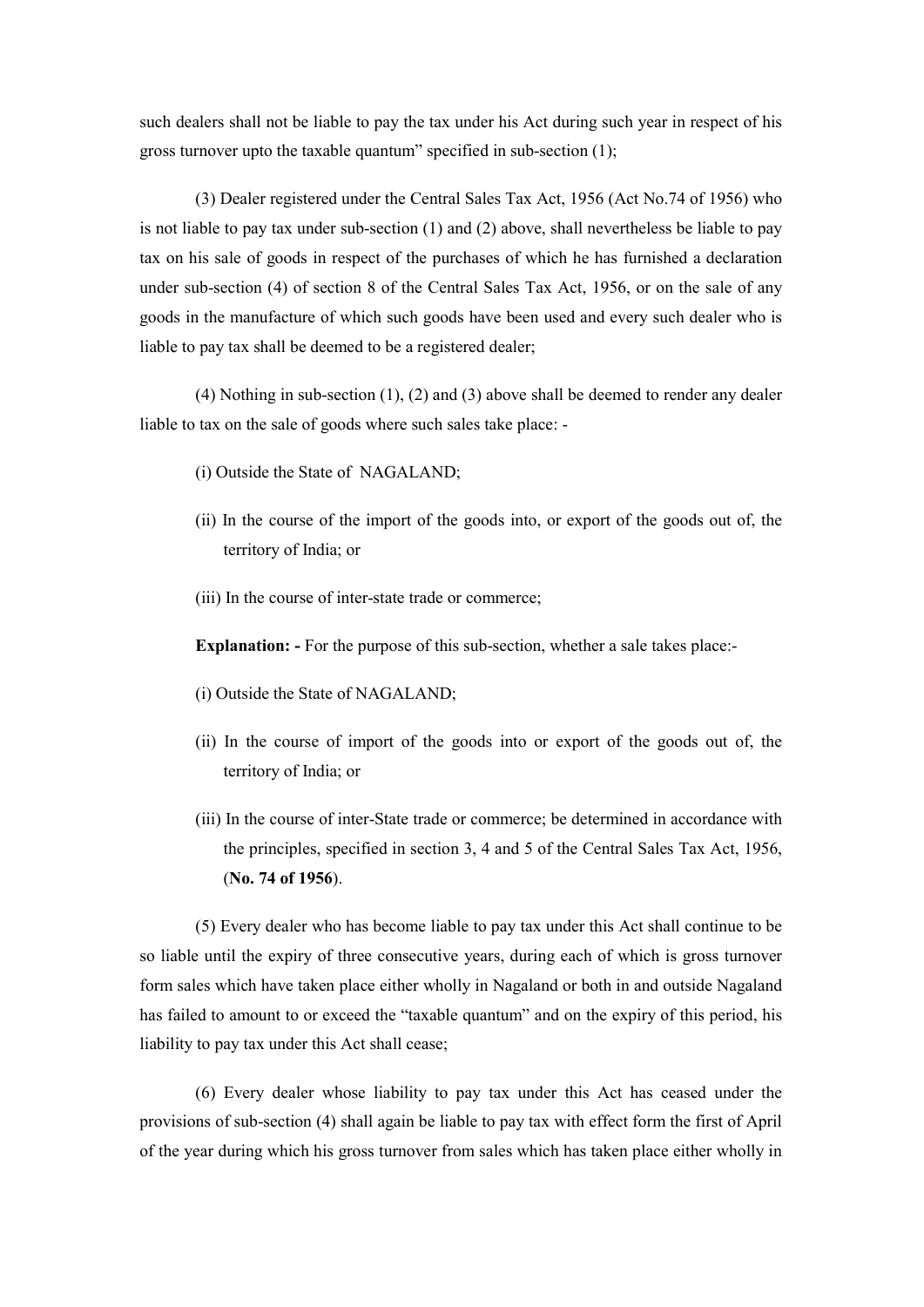Nagaland or both in and outside Nagaland again amounts to or exceeds the "taxable quantum";

(7) Where a dealer liable to pay tax under this Act starts a new business, partnership firm or concern, whether by changing the constitution, style or name of the previous business, partnership firm or concern shall notwithstanding anything contained in the proviso to subsection (2) of this section, be liable to pay tax on sales which have taken place in Nagaland from the date of the commencement of the said business, partnership firm or concern as the case may be.

Rate of Tax.- 5. (1) The tax payable by a dealer under this Act shall be at the rate specified in Schedule I attached to this Act; Provided that the State Government may, by notification in the Official Gazette grant rebate not exceeding one per centum of the tax subject to such conditions as may be specified therein;

(2) The State Government, after giving by notification in the Official Gazette not less than three months, notice of its intention so to do may, by like notification, reduce the rates of tax specified in the said Schedule and thereupon the said Schedule shall be deemed to be amended accordingly.

Charge of Tax.- 6. (1) The Tax shall be charged at the specified rate for each category of goods on the total net turnover of a dealer.

 $(2)$  Where the total tax payable by a dealer as per sub-section  $(1)$  contains fraction of a rupee –

- (a) in case the fraction in below 50 (fifty) paise it shall be ommited;
- (b) in case the fraction is 50 (fifty) paise and above it shall be rounded to the next higher rupee. $]$ <sup>1</sup>

Limitation of application of the Act.- 7. The provisions of this Act shall apply to the sale of –

(1) Goods taxable under the Nagaland (Sales of Petroleum and Petroleum Products including Motor Spirit and Lubricants) Taxation Act, 1967.

 $[(2)$  Good taxable under the Nagaland Finance (Sales tax) Act, 1967.]<sup>2</sup>

(3) Goods on which a duty or fee is levied under the Eastern Bengal and Assam Excise Act, 1910; and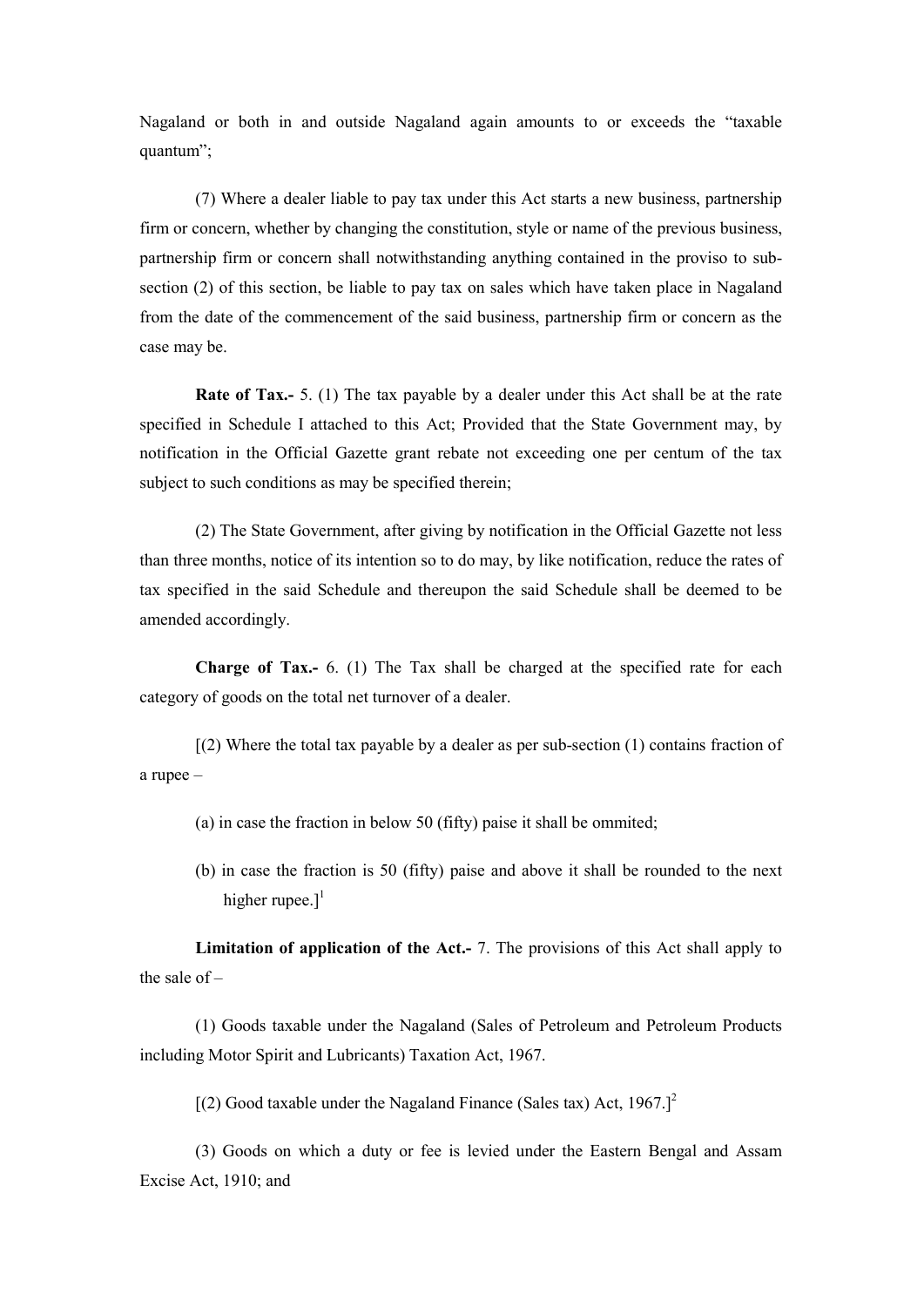(4) Goods specially exempted under the provisions of this Act.

Exemptions.- 8. (1) Subject to the conditions and exemptions, if any, set out in Schedule II attached to this Act, the sales of goods specified therein shall be exempted from taxation under this Act.

(2) The State Government, after giving in the Official Gazette such previous notice as may be considered reasonable of its intention, so to do, may by like notification, add to, amend or otherwise modify, the said Schedule and thereupon the said Schedule shall be deemed to be amended accordingly.

Compulsory Registration.- 9. (1) No dealer shall, while being liable to pay tax under the provisions of this Act, carry on business as a dealer unless he had been registered and possesses a certificate of registration.

- 1. Inserted vie Nagaland Act 3 of 1971.
- 2. Omitted vide Nagaland Act 3 of 1971.

(2) Every dealer required by sub-section (1) to be registered shall apply for registration to the Commissioner in the prescribed manner, and obtain a certificate of registration.

(3) On receipt of an application under sub-section (2), the Commissioner shall, if he is satisfied after such enquiry as may be deemed necessary that the application is in order, register the applicant.

Registration by Commissioner.- 10. (1) The Commissioner may, in addition to taking any other action under the provisions of this Act, require any dealer who, in hi opinion, is liable to registration but has not made an application in this behalf to apply for registration and register him. The Commissioner shall register a dealer who fails to apply for registration within a specified time:

Provided that no action under this sub-section shall be taken unless the Commissioner has given notice to the dealer of his intention so to do and has allowed him a reasonable opportunity of being heard.

(2) The Commissioner shall register any dealer who has been (convicted under section 42 or has paid composition money under section 45 in respect of any contravention of sub-section (1) of section 9;

(3) Registration made under sub-section (1) or sub-section (2) shall take effect as if these had been made on the dealer's application under sub-section (2) of section 9.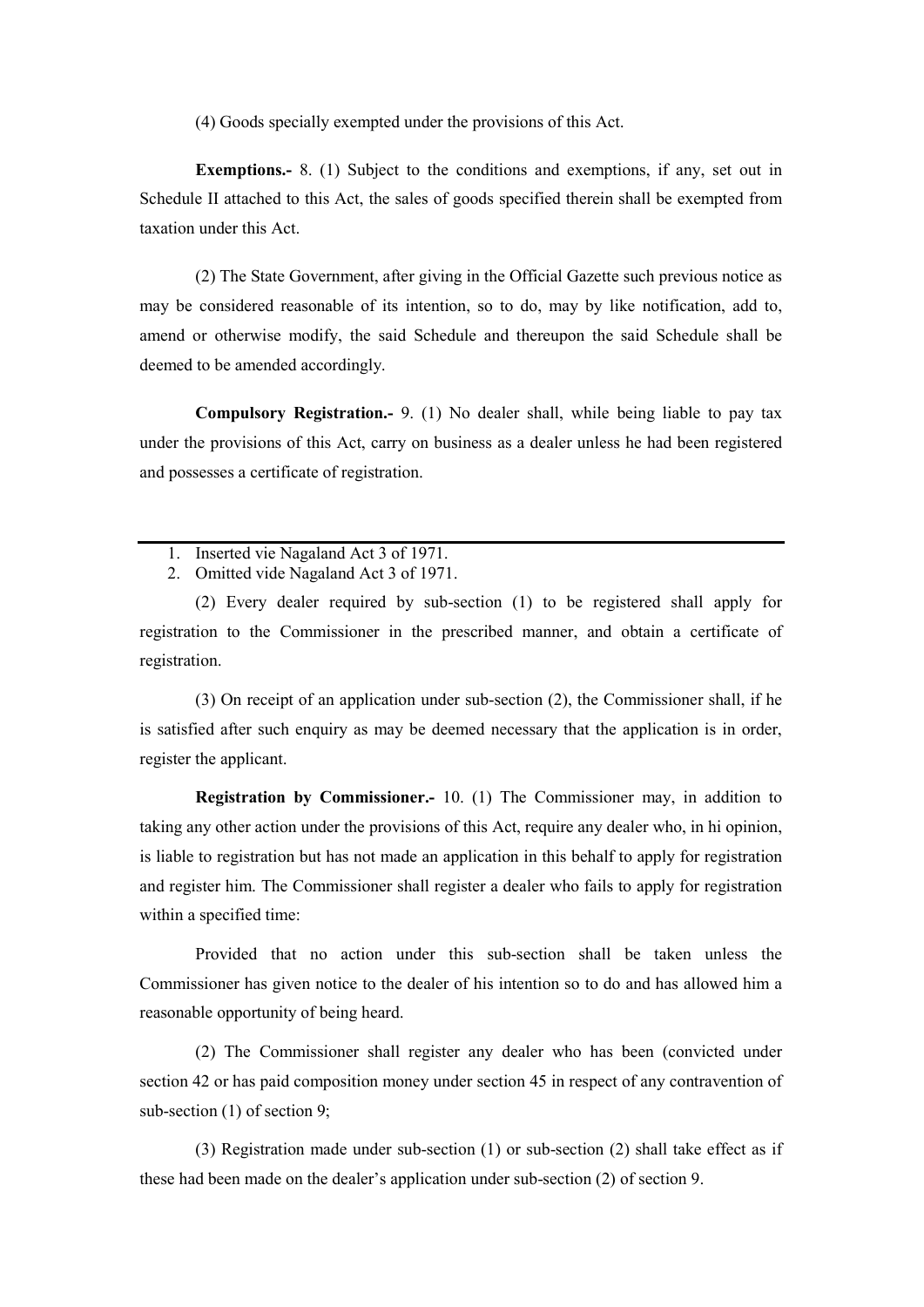Voluntary Registration.- 11. (1) Any dealer whose total gross turnover during a year amounts to or exceeds the taxable quantum may, notwithstanding that he may not be liable to pay tax under section 4, apply in the manner referred to in sub-section (2) of section 9 for registration under this Act.

(2) The provisions of sub-section (3) of section 9 and of section 12 shall apply in respect of applications for registration under this sub-section (1) of this section.

(3) Every dealer who has been registered upon application under this section shall, for so long as his registration remains in force, be liable to pay tax under this Act;

(4) The registration effected under the provisions of this section shall be in force for a period of not less than three complete years and shall remain in force thereafter unless cancelled under the provisions of this Act;

(5) A dealer registered under his section may, subject to the provisions of sub-section (a), apply not less than six months before the end of a year to the authority which granted him his certificate of registration for cancellation of such registration to take effect at the end of the year shall, unless the dealer is liable to pay tax under section 4, cancel the registration accordingly.

Certificate of Registration.- 12. (1) A dealer register under section 9 or section 10 shall be granted a certificate of registration in such form as may be prescribed, which shall specify the class or classes of goods in which at the time of the grant of the said certificate the dealer carries on business and such other particulars as may be prescribed;

(2) The Commissioner may, on petition or otherwise, cancel or amend from time to time any certificate or registration;

"Provided that no action under this sub-section shall be taken unless the Commissioner has given notice to the dealer of his intention so to do and has allowed him a reasonable opportunity of being heard."

- (3) The Commissioner shall cancel the certificate of registration when -
- (a) the business in respect of which the certificate was issued has been discontinued or transferred; or
- (b) the liability to pay tax in respect of such business has ceased under this Act;

(4) The Commissioner or any officer authorized by him in writing in this behalf, if it appears to him to be necessary so to do for the proper realization of the tax levied under this Act, may impose for reasons to be recorded in writing as a condition of the issue of a registration certificate to a dealer or of the continuance, in effect, of such a certificate issued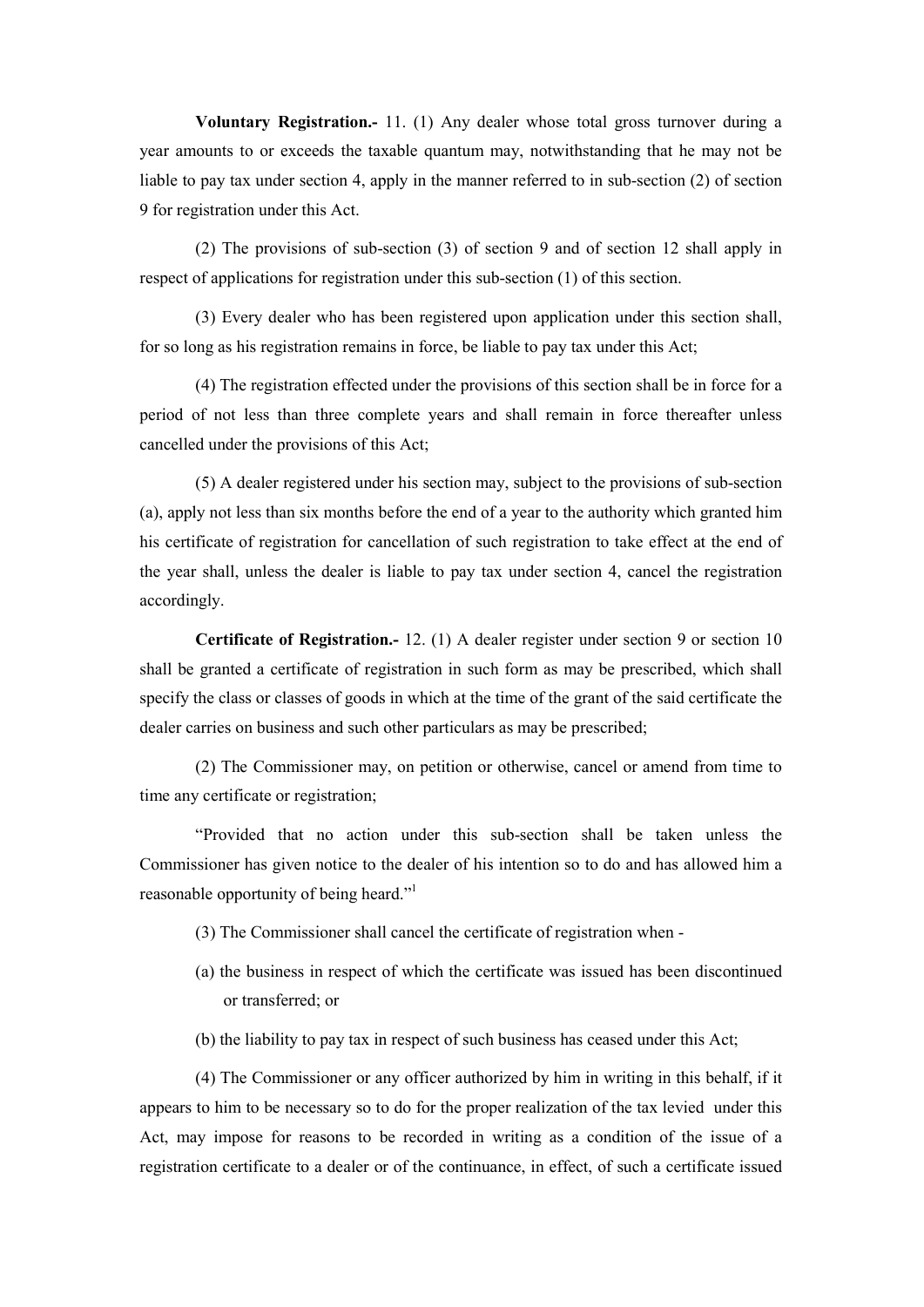1. Inserted vide Nagaland Act 3 of 1971.

the payment of the tax for which he may be or become liable under this Act.

Gross Turnover.- 13. (1) The gross turnover of a dealer during given period shall be determined by taking the aggregate of the sale prices of goods sold during that period;

(2) In computing under sub-section (1) the turnover of a dealer for the purposes of this Act, there shall be included –

- (a) so much of the turnover of a wife or minor child of a dealer as arises directly or indirectly from –
	- (i) the membership of the wife in the business of which her husband is a partner;
	- (ii) the admission of the minor to the benefits of partnership in the business of which the father is a partner; and
	- (iii) the business of any part thereof transferred directly or indirectly or the wife or the minor, not being a married daughter by the husband or the father otherwise than for adequate consideration; and
- (b) so much of the turnover of any person as arises from the business transferred otherwise than for adequate consideration to the person by a dealer for the benefit of his wife or of minor child or both.

Net Turnover. – 14. The net turnover shall be determined by deducting from a dealer's gross turnover during any given period –

- (1) his turnover during that period on  $-$ 
	- (a) the sale of goods exempted under sections 7 and 8;
	- (aa) goods taxed at the rate of seven paise in the rupee.<sup>1</sup>

 $\_$  , and the contribution of the contribution of  $\mathcal{L}_\mathcal{A}$  , and the contribution of  $\mathcal{L}_\mathcal{A}$ 

- (b) sale of a registered dealer of
	- (i) goods specified in the purchasing dealer's certificate of registration as being intended by him for -
		- (a) resale in the State, or

<sup>1</sup> Inserted vide Nagaland Act 3 of 1971.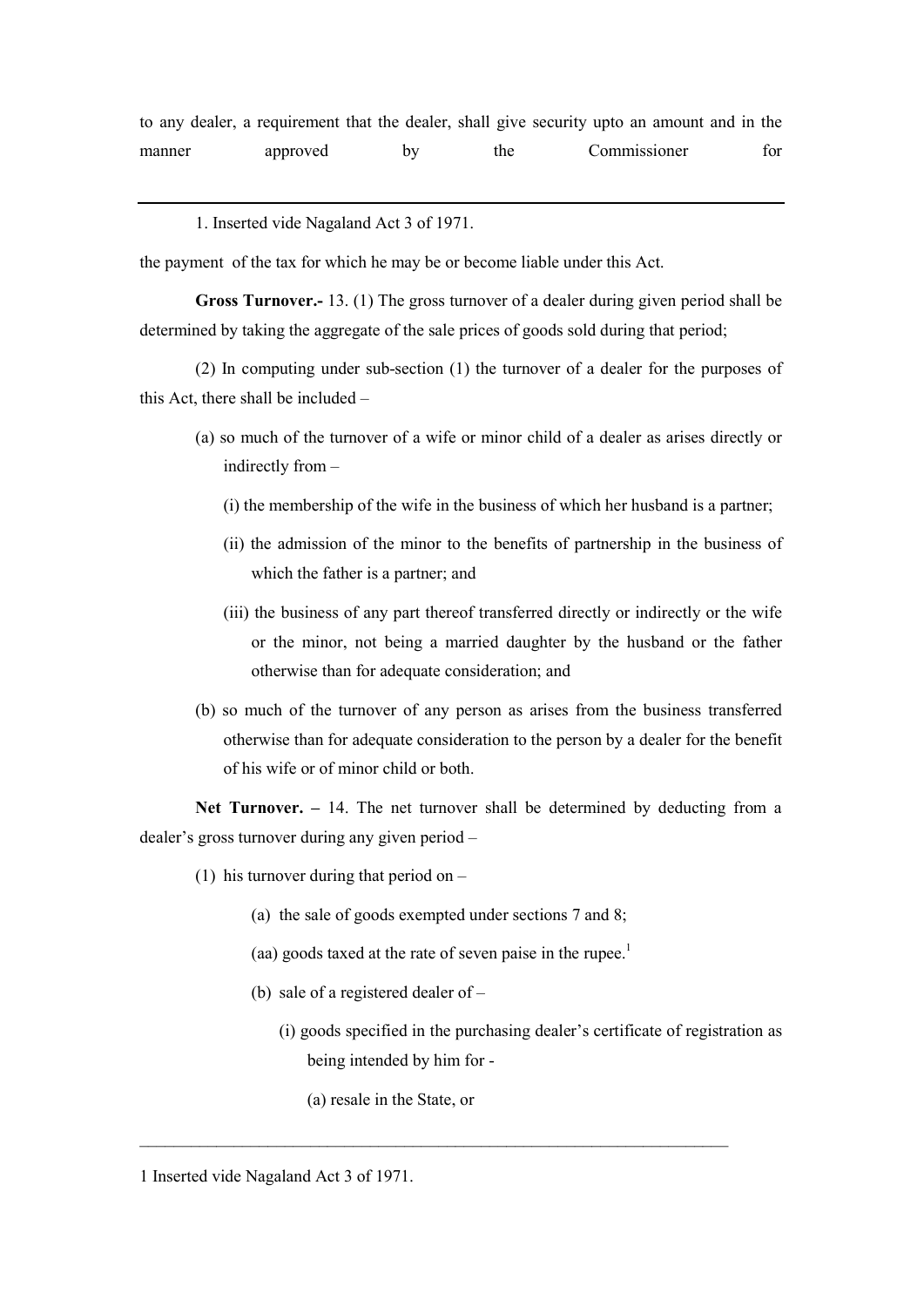(b) use in the execution of any contract,

- (ii) containers and other materials for the packing of such goods; Provided that the goods which are purchased free of tax and used by a dealer for purposes other than those specified in his certificate of registration, the price of such goods so utilized shall be included in his net turnover; and
- (c) such other sales as may be prescribed;

–

- (2) the amount of any debt proved to have been bad and written off on which tax has been paid; and
- (3) the per centum as against each items of the balance remaining after making the deductions admissible under clauses (1) and (2) in case of goods specified below

| (a) goods taxed at the rate                             | per centum |
|---------------------------------------------------------|------------|
| of ten paise in the rupee                               | 9.09       |
| (b) goods taxed at the rate of five paise in the rupee  | 4.76       |
| (c) goods taxed at the rate of three paise in the rupee | 2.91       |
| (d) goods taxed at the rate of one paise in the rupee   | 0.99       |

Returns.- 15. (1) Every registered dealer furnish such returns of his total turnover by such dates and to such authority as may be prescribed;

(2) In the case of tax of any other dealer whose total turnover is, in the opinion of the Commissioner, of such amount as to render him liable to pay tax under this Act for any year or a part thereof, the Commissioner may serve [at any time within eight years of the end of the aforesaid period]<sup>1</sup> a notice in the prescribed form upon him requiring him to furnish a return of his total turnover; and such dealer shall thereupon furnish the return within the period and to the authority mentioned in the notice;

(3) If any dealer discovers any omission or other error in any return furnished by him either under sub-section (1) or sub-section (2), he may furnish a revised return at any time before assessment is made on the original return;

 $\mathcal{L}_\text{max} = \frac{1}{2} \sum_{i=1}^n \mathcal{L}_\text{max}(\mathbf{x}_i - \mathbf{y}_i)$ 

1 Substituted vide Nagaland Act 3 of 1971 for the word "in the year"

(4) No return submitted under this section shall be valid unless it is accompanied by a treasury receipt showing payment of the tax due as provided in sub-section (2) of section 36.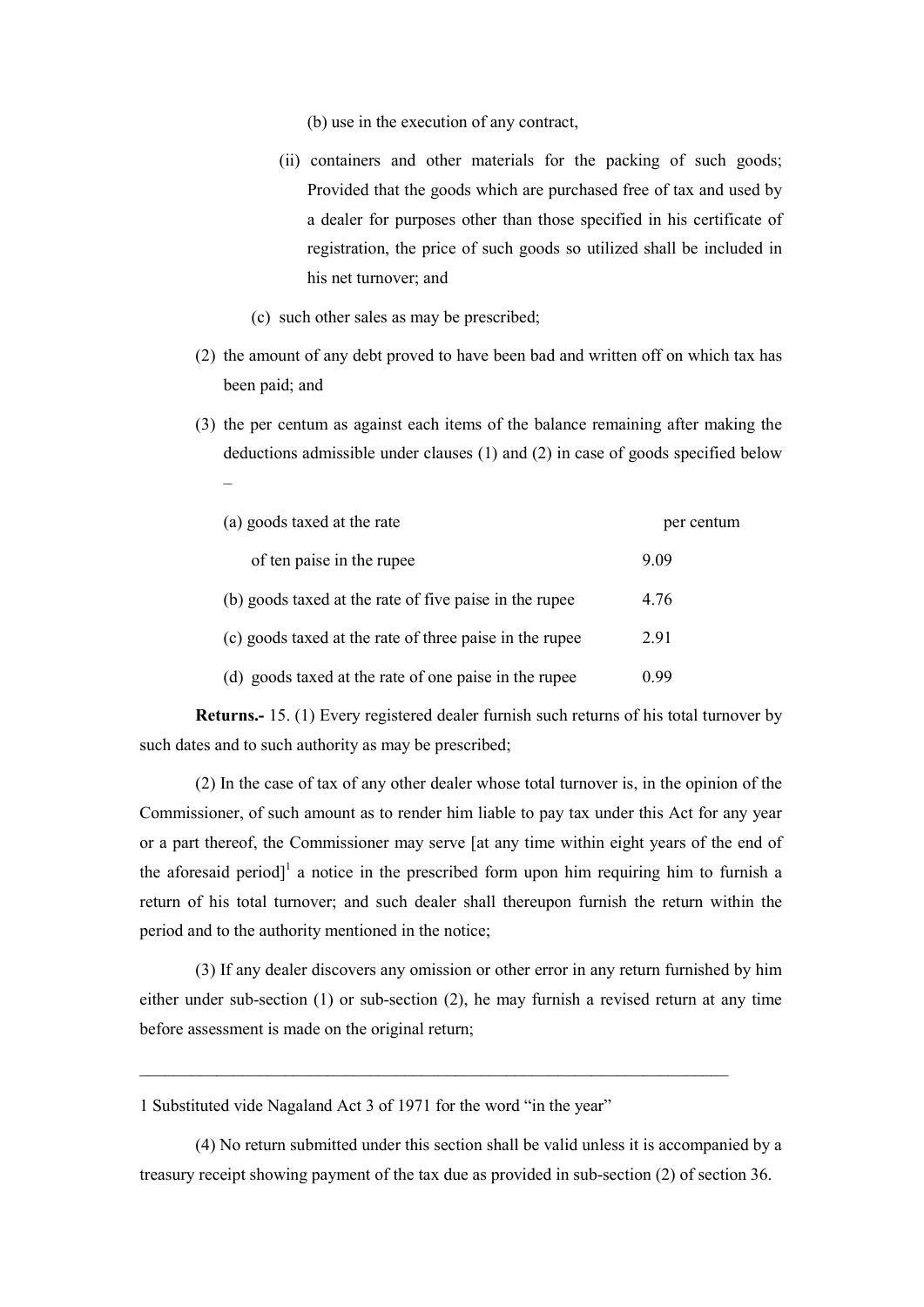Assessment.- 16. (1) If the Commissioner is satisfied that a return furnished by a dealer under section 15 in respect of any period is correct and complete, he shall by order in writing, assess the dealer and determine the tax payable by him on the basis of such return;

(2) If the Commissioner is not satisfied that a return furnished under section 15 is correct and complete, he shall serve on the dealer a notice requiring him, on the date, and at the hour and place specified therein, either to attend in person or to produce or cause to be produced any evidence on which he may rely in support of his return.

(3) On the day specified in the notice under the sub-section (2) or as soon as afterwards as may be, the Commissioner, after hearing such evidence as the dealer may produce and such other evidence as the Commissioner may require, shall, by an order in writing, assess the dealer and determine the tax payable by him on such assessment.

(4) If a dealer fails to make a return as required by sub-section (1) or sub-section (2) of section 15, as the case may be, or having made the return fails to comply with all the terms of the notice issued under sub-section (2) of this section, the Commissioner shall by an order in writing, assess to the best of his judgment the dealer, and determine the tax payable by him on the basis of such assessment:

Provided that before making assessment the Commissioner may allow the dealer such further time as he thinks fit to make the return or to comply with the terms of the notice issued under sub-section (2) of this section.

Cancellation of assessment.- 17. Where a dealer, in the case of an assessment completed under sub-section (4) of section 16, satisfies the Commissioner, within one month from the  $[date\ of\ service]^1$  of a notice of demand is hereinafter provide, that he was prevented by sufficient cause from making the return required by section 15 or

1 Substituted vide Nagaland Act 3 of 1971 for "date of issue".

 $\mathcal{L}_\text{max} = \mathcal{L}_\text{max} = \mathcal{L}_\text{max} = \mathcal{L}_\text{max} = \mathcal{L}_\text{max} = \mathcal{L}_\text{max} = \mathcal{L}_\text{max} = \mathcal{L}_\text{max} = \mathcal{L}_\text{max} = \mathcal{L}_\text{max} = \mathcal{L}_\text{max} = \mathcal{L}_\text{max} = \mathcal{L}_\text{max} = \mathcal{L}_\text{max} = \mathcal{L}_\text{max} = \mathcal{L}_\text{max} = \mathcal{L}_\text{max} = \mathcal{L}_\text{max} = \mathcal{$ 

that he did not receive the notice issued under sub-section (2) of section 15 or sub-section (2) of section 16, or that he had not a reasonable opportunity to comply, or was prevented by sufficient cause from complying with the terms of the notice, the Commissioner shall cancel the assessment and make a fresh assessment in accordance with the provisions of section 16.

Assessment in case of evasion.- 18. If upon information which has come into his possession, the Commissioner is satisfied that any dealer has been liable to pay tax under this Act in respect of any period and has nevertheless failed to apply for registration, and to make the return required of him, the Commissioner may, at any time within eight years of the end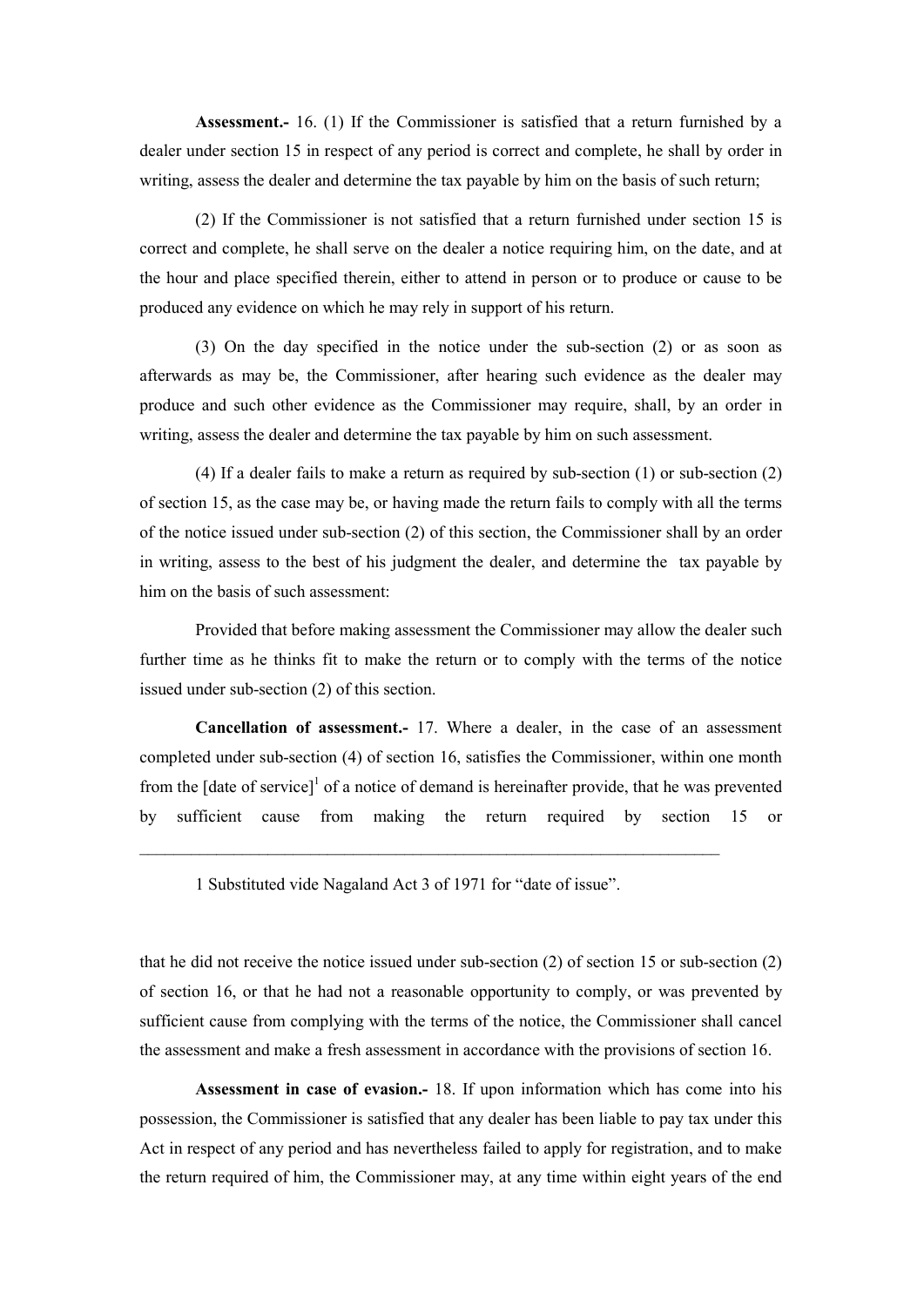of the aforesaid period, serve on the dealer a notice containing all or any of the requirements which may be included in a notice under sub-section (2) of section 15 and may proceed to assess the dealer in respect of such period and all subsequent periods, and the provisions of the Act so for as may be shall apply accordingly as if the notice were a notice issued under the aforesaid sub-section:

Provided that the tax shall be charged at the rate at which it would have been ordinarily chargeable.

[Provided further that before making an assessment under this sub-section, the Commissioner shall give notice to the dealer of his intention so to do and allow him a reasonable opportunity of being heard $]^{1}$ 

Turnover escaping assessment.- 19. (1) If upon information which has come into his possession the Commissioner is satisfied that any turnover in respect of sales of any goods chargeable to tax under this Act has escaped assessment during any return period or has been under-assessed or assessed at a lower rate or any deduction has been wrongly made therefrom he may, at any time within eight years of the end of the aforesaid period serve on the dealer liable to pay the tax in respect of such turnover a notice containing all or any or the requirements which may be included in a notice under sub-section (2) of section 15 or subsection (2) of section 16 and may proceed to assess or re-assess the dealer in respect of such period and the

1 Inserted vide Nagaland Act 3 of 1971.

provision of this Act shall apply accordingly as if the notice were a notice served under the aforesaid sub-section:

 $\_$  , and the contribution of the contribution of  $\mathcal{L}_\mathcal{A}$  , and the contribution of  $\mathcal{L}_\mathcal{A}$ 

Provided that the tax shall be charged at the rate at which it would have been ordinarily chargeable.

[Provided further that before making an assessment under this sub-section, the Commissioner shall give notice to the dealer of his intention so to do and allow him a reasonable opportunity of being heard.]<sup>1</sup>

(2) The Commissioner may authorize any person appointed under section 3 to assist him investigating any case or appoints in a case at any stage to make a report of all or any of the assessments made in relation to the case in order to prevent the evasion of tax. After considering the report of the investigating officer the Commissioner may proceed to take action under sub-section (1) besides initiating any other action under this Act against the dealer concerned.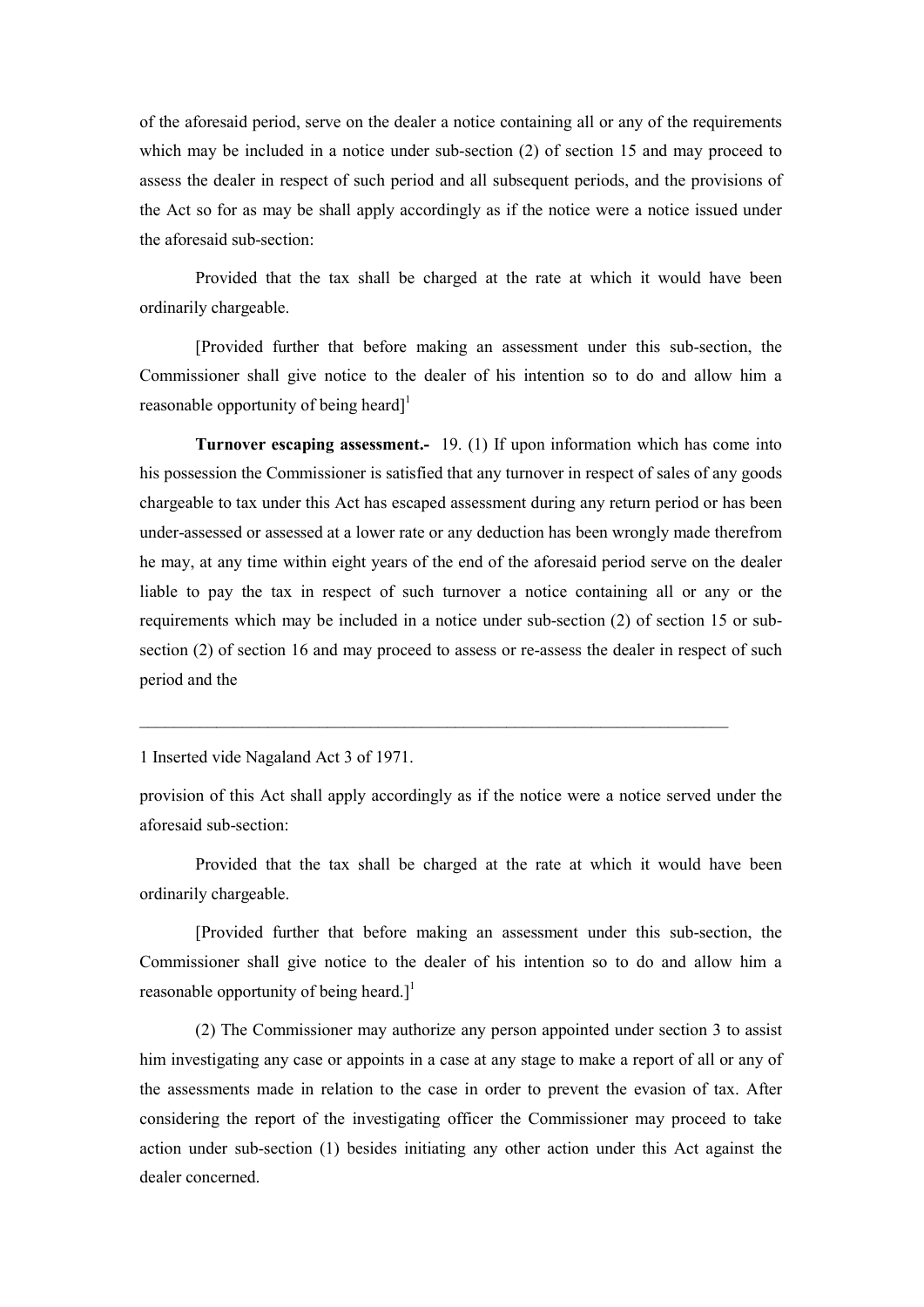**Restriction on movement.-** 20. No person shall taken delivery or transport from any railway station, airport, post office or any other place whether of similar nature or otherwise notified in this behalf by the State Government, any consignment of goods the sale of which is taxable under Act, exceeding such quantities and except in accordance with such conditions as may be prescribed. Such conditions shall be made with a view to ensure that there is no evasion of the tax imposed by this Act.

Rectification of Assessment.- 21. (1) The authority which made an assessment or passed an order on appeal or revision in respect thereof may, at any time within eight years from the date of such assessment or order and of its own motion, rectify any mistake apparent from the record of the case, and shall, within the like period, rectify any such mistake as has been brought to its notice by a dealer:

Provided that no such rectification shall be made having the effect of enhancing the assessment unless the authority concerned has given notice to the dealer of its intention so to do and has allowed him a reasonable opportunity of being heard.

 $\mathcal{L}_\text{max} = \frac{1}{2} \sum_{i=1}^n \mathcal{L}_\text{max}(\mathbf{x}_i - \mathbf{y}_i)$ 

(2) Where any such rectification has the effect of reducing the assessment, a

1 Inserted vide Nagaland Act 3 of 1971.

refund shall be due to the dealer.

(3) Where any such rectification has the effect of enhancing the assessment, a notice of demand shall be issued for the sum payable.

Penalty for concealment of turnover and evasion of Tax.- 22. (1) If the Commissioner, in the course of any proceeding under this Act, is satisfied that any dealer:-

- (a) has without reasonable cause, failed to furnish the return which he was required to furnish under section 15 or section 18 or has, without reasonable cause, failed to furnish it within the time allowed and in the manner required, or
- (b) has, without reasonable cause, failed to comply with a notice under sub-section (2) of section 16, or
- (c) has, concealed the particulars of his turnover or deliberately furnished inaccurate particulars of such turnover, or
- (d) has, evaded in any way the liability to pay tax, he may direct that such dealer shall pay by way of penalty, in addition to the tax payable by him, a sum not exceeding one and a half times that amount.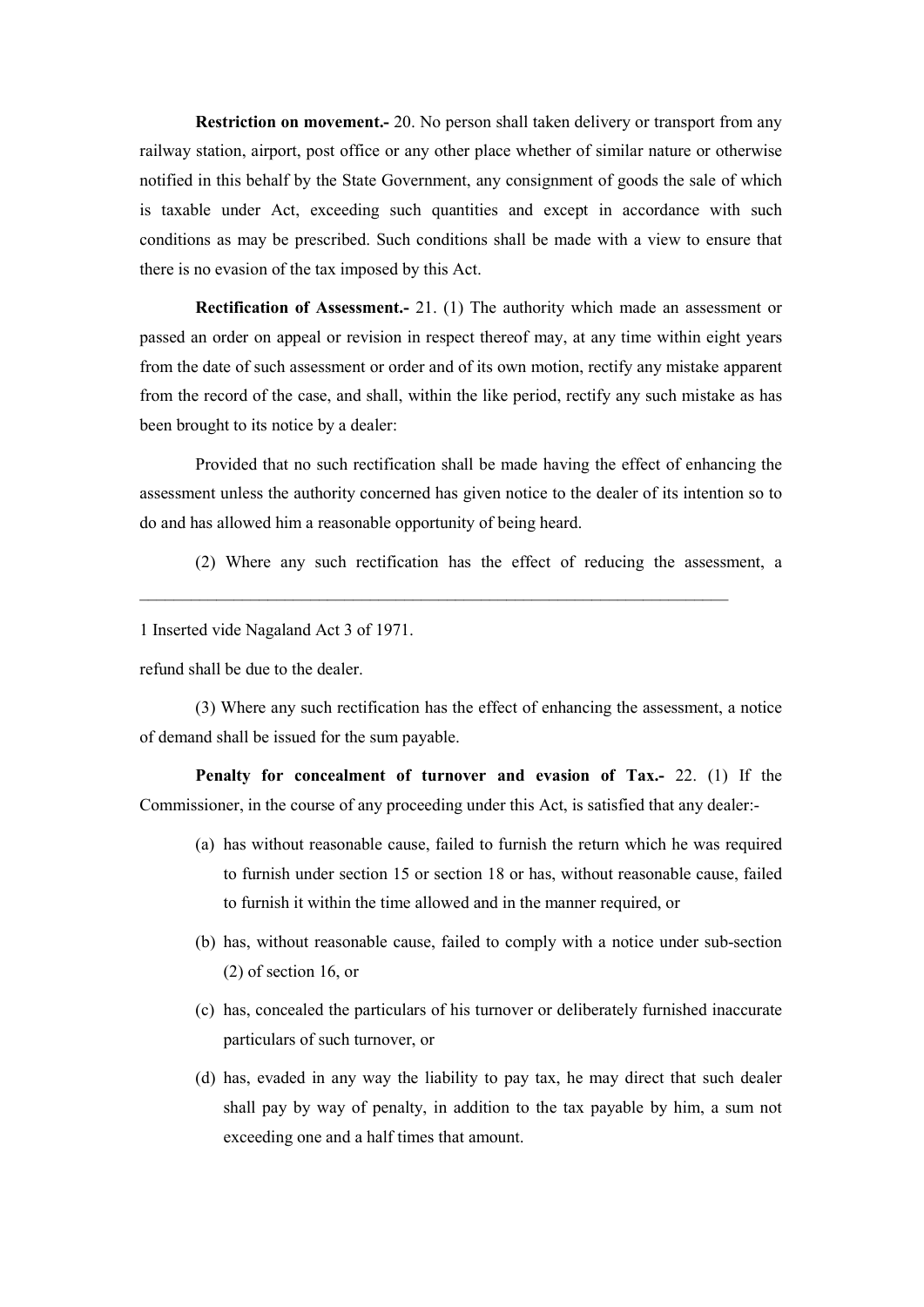(2) No order under sub-section (1) shall be made unless a dealer has been heard or has been given a reasonable opportunity of being heard.

(3) No penalty under his section shall be imposed by an officer appointed to assist the Commissioner without the previous sanction of the Commissioner.

Assessment not to bar prosecutions or penalties.- 23. Any assessment made under this Act shall be without prejudice to any prosecution or penalty instituted or imposed under the provisions of this Act.

Tax of deceased payable by representative.- 24. (1) Where a dealer dies after assessment but before payment of the tax, his executor, administrator or other legal representative shall be liable to pay, out of the estate of the deceased to the extent to which it is capable of meeting the charge, the tax assessed as payable by such dealer.

(2) Where a dealer dies without having furnished the return required by section 15 or after having the return but before assessment, the Commissioner may proceed to make an assessment and determine the tax payable by the deceased; and for this purpose he may require the executor, administrator or other legal representative, as the case may be, of the deceased to perform all or any of the obligations which he might, under the provisions of this Act, have required the deceased to perform. The tax thus determined shall be payable by the executor, administrator or other legal representative of the deceased to the extent to which the estate of the deceased is capable of meeting the charge.

Assessment and recovery of Tax on transfer of business. – 25. Where the ownership of the business of a dealer liable to pay tax or other amount is transferred, any tax or other amount payable under this Act in respect of such business and remaining unpaid at the time of the transfer and any tax or other amount due upto the date of transfer through unassessed may, without prejudice to any action that may be taken for its recovery from the transferor, be recovered from the transferee as if he were the dealer liable to pay such tax or other amount :

Provided that the recovery from the transferee of the arrears of taxes due for the period to the date of the transfer shall be limited to the value of the assets he obtained by transfer.

(2) Notwithstanding anything contained in this Act, if it appears to the Commissioner during any current return period that any dealer is likely to change, sell, transfer, dispose of or otherwise part with any of his assets with a view to avoiding payment of any liability under the provisions of this Act, the net turnover of such dealer for the period from the expiry of the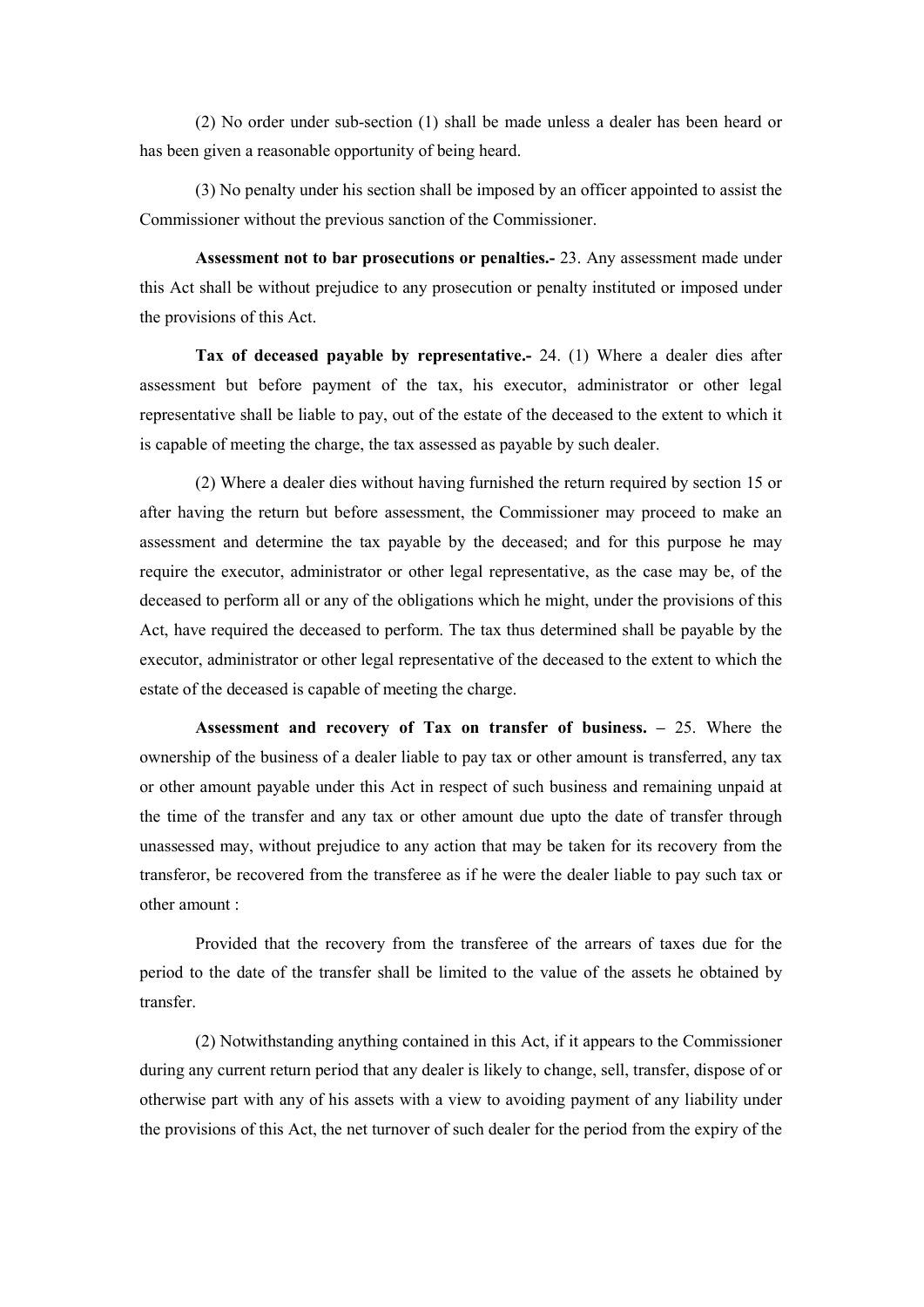previous return period to the date when the Commissioner commences proceeding under this section shall be chargeable to tax in that period.

(3) For the purpose of making an assessment under sub-section (2) the Commissioner may serve a notice upon such dealer requiring him to furnish within such period as may be specified in the notice, a return in the manner and form in which a return under section 15 is furnished.

(4) [The transferee shall, within ninety days of such transfer, apply for registration under section 9 and thereafter all the provisions of this Act shall apply to such transferee.<sup>1</sup>

Liability of guardian and trustees. Etc.- 26. Where the business in respect of which tax is payable under his Act is carried on by, or is in charge of, any guardian, trustee or agent of a minor or other incapacitated person on behalf of, and for the benefit of , such minor or other incapacitated person, the tax shall be levied upon and recoverable from such guardian, trustee or agent as the case may be, in like manner and to the same extent as it would be leviable upon and recoverable from any such minor or other incapacitated person, if he were of full age and sound mind and if he was conducting the business himself; and all the provisions of this Act shall apply accordingly.

Liability of Courts of Wards, etc.- 27. Where the estate or any portion thereof of a dealer owing a business in respect of which tax is payable under this Act is under the control of the Court of Wards, the Administrator-General, the Official Trustee or any Receiver or Manager (including any person, whatever his designation, who in fact manages the business) appointed by, or under any order of a Court of Wards, and to the same extent as it would be leviable upon and recoverable from the dealer if he was conducting the business himself; and all the provisions of this Act shall apply accordingly.

Liability of Agent of Non-resident.- 28. Where the business in respect of which tax is payable under this Act is owned by a non-resident person, the tax shall be levied upon and recoverable from the agent of such non-resident person in like manner and to the same extent as it would be leviable upon and recoverable from the owner if he was resident in the State and conducting the business therein; and all the provisions of this Act shall apply accordingly.

**Liability in case of discontinued firm or association.**  $-29$ . Where business carried on by a firm or an association of persons, other than a company as defined in the Indian companies Act, 1956 and in respect of which tax is payable under this Act, is discontinued or the association of persons is dissolved, the tax shall be levied upon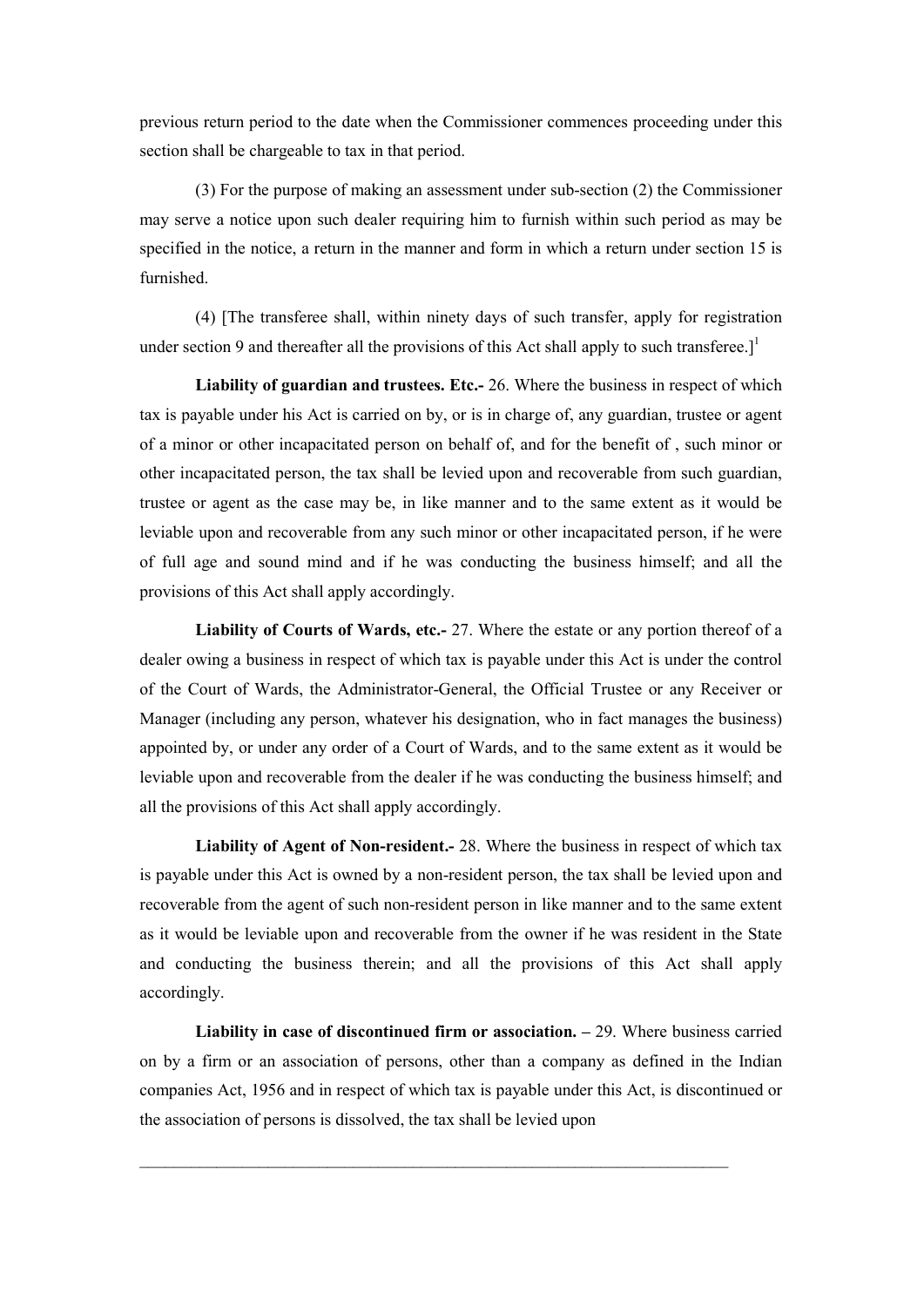1. Inserted vide Nagaland Act 3 of 1971.

and recovered from jointly and severally, every person who at the time of such discontinuance of dissolution as a partner of such firm or member of such association; and all the provisions of the Act shall apply accordingly.

Liability to tax on cancellation of certificate or dissolution of a firm or association.- 30. (1) When a certificate of registration is cancelled under sub-section (3) of section 12 in any case other than that of a dissolution of a firm or association of persons, the dealer shall be liable to pay tax on his stock of goods remaining unsold at the time of cancellation of the certificate and all the provisions of this Act, shall apply accordingly.

(2) In case of dissolution of a firm or association of person, the tax on the stock of goods remaining unsold at the time of such dissolution, shall be levied upon and recovered from, jointly and severally every person who at the time of such dissolution was a partner of such firm or members of such association; and all the provisions of this Act, shall apply accordingly.

Appeal.- 31. (1) Any dealer objecting to an order of assessment or penalty passed under this Act, may, within thirty days from the date of the service of such order appeal to the prescribed authority, against such assessment of penalty:

Provided that no appeal shall be entertained by the said authority unless he is satisfied that the amount of tax assessed or the penalty levied, if not otherwise directed by him, has been paid:

Provided further that the authority before whom the appeal is file may admit if after the expiration of thirty days, if such authority is satisfied that for reasons beyond the control of the appellant or for any other sufficient cause it could not be filed within time.

(2) Every appeal under sub-section (1) shall be presented in the prescribed form and shall be verified in the prescribed manner.

(3) The appellate authority shall fix a day and place for hearing of the appeal, and may from time to time, adjourn the hearing and make, or cause to made, such further enquiry as may be deemed necessary.

(4) In disposing of an appeal under sub-section (1) the Appellate Authority may –

- (a) confirm, reduce, enhance or annul the assessment, or
- (b) set aside the assessment and direct a fresh assessment after such enquiry as may be ordered, or
- (c) confirm, reduce or annul the order of penalty.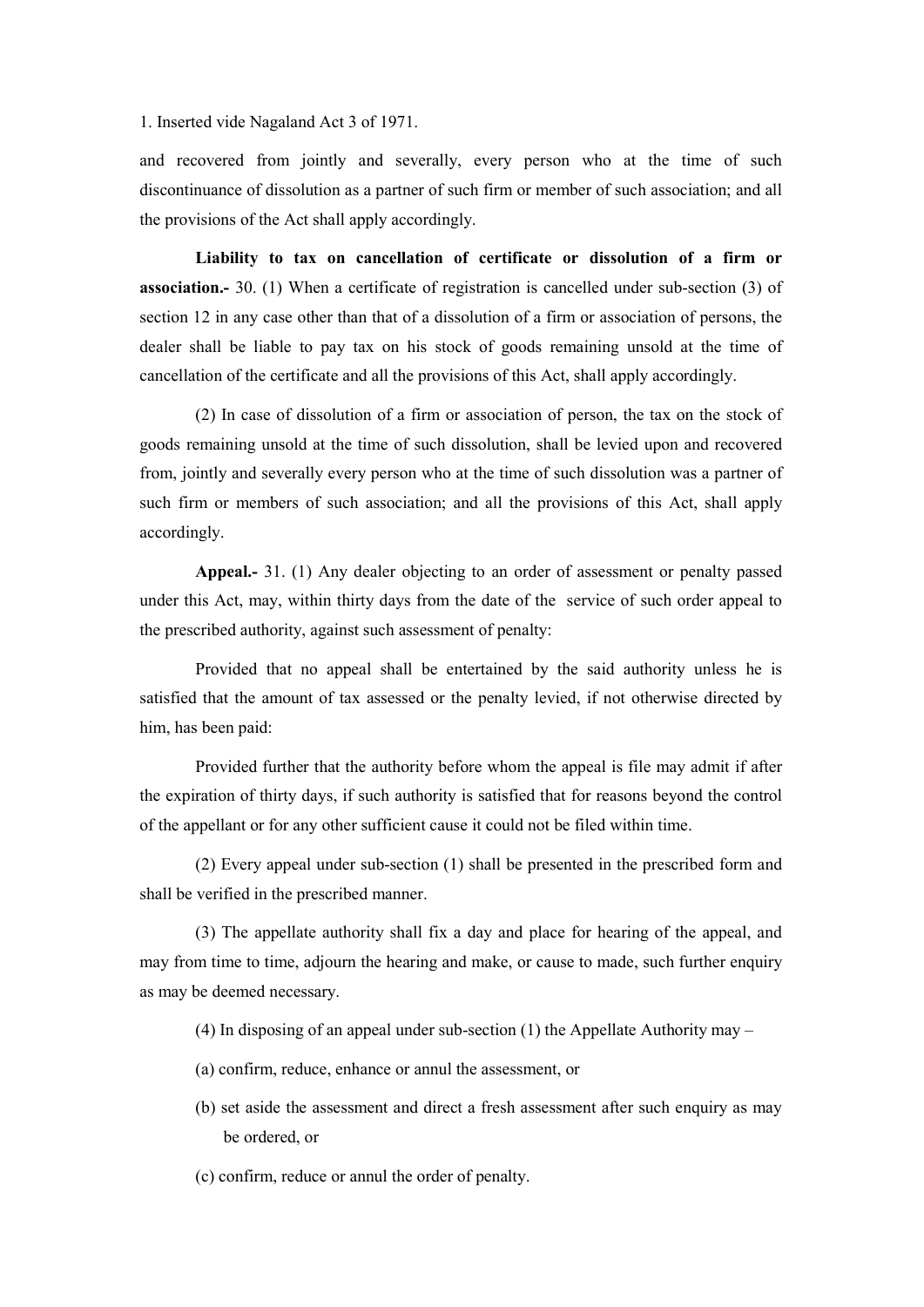Revision by Commissioner.- 32. (1) The Commissioner may call for and examine the record of any proceeding under this Act, and if he considers that any order passed therein by any person appointed under section 3 to assist him in erroneous in so far as it is prejudicial to the interests of the revenue, he may, after giving the dealer an opportunity of being heard and after making or causing to be made such enquiry as he deems necessary, pass such orders thereon as the circumstances of the case justify, including an order enhancing or modifying the assessment, or canceling the assessment, and directing a fresh assessment.

(2) In the case of any order other than an order to which sub-section (1) applies passed by any person appointed under section 3 to assist him, the Commissioner may, either of his own motion or on a petition, by a dealer for revision, call for the record of any proceeding under this Act in which any such order has been passed and may make such enquiry or cause such enquiry to be made, and subject to the provisions of this Act, may pass such order thereon, not being an order prejudicial to the dealer as he thinks fit.

(3) In the case of a petition for revision under sub-section (2) by a dealer, the petition must be made within ninety days from the date on which the order in question was communicated to him or the date on which he otherwise came to know of it, whichever is earlier:

Provided that the Commissioner before whom the petition is filed my admit it after the expiration of the period of ninety days if he is satisfied that for reasons beyond the control of the petitioner or for any other sufficient cause, it could not be filed within time.

(4) The Commissioner shall not revise any order under this section in the following cases: -

- (a) Where an appeal against the order lies under section 31 or section 33 but has not been made and the time within which such appeal may be made has not expired; or
- (b) Where the order is pending on appeal under section 31 or section 33.

Explanation: - An order by the Commissioner declining to interfere shall, for the purpose of this section, be deemed not to be an order prejudicial to the dealer.

Appeal to State Government.- 33. (1) Any dealer by any order passed in appeal under section 31 or passed in revision under sub-section (1) of section 32 may appeal to the State Government within sixty days of the date on which such order is communicated to him.

(2) The State Government may admit an appeal after the expiration of the sixty days referred to in sub-section (1) if it is satisfied that for the reasons beyond the control of the appellate or for any other sufficient cause it could not be filed within time.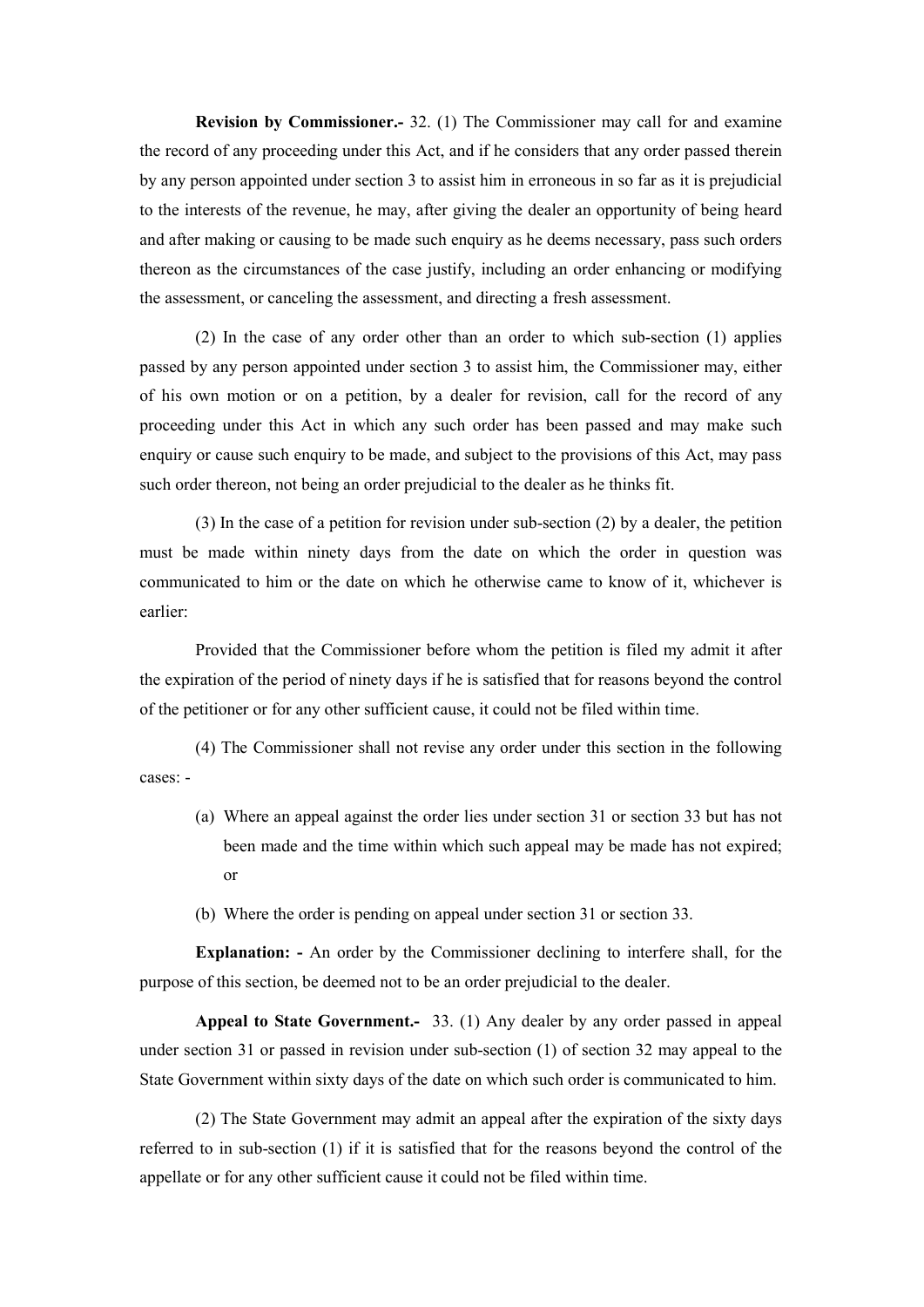(3) An appeal to the State Government shall be in the prescribed form and shall be verified in the prescribed manner, and shall be accompanied by a fee of twenty five rupees.

(4) The State Government may, after giving the dealer an opportunity of being heard, pass such order thereon as it thinks fit, and shall communicate any such orders to the dealer and to the Commissioner.

Reference.- 34. (1) Within sixty days from the date of service of any order under section 33, the dealer may, by petition in writing, require the State Government to refer to the High Court any question of law arising out of such order of the State Government or the State Government may make such reference out of its own motion. Where the petition is made by a dealer it shall be accompanied by a fee of one hundred rupees.

(2) Within sixty days of the receipt of the petition under sub-section (1), the State Government shall, subject to the provisions in sub-section (3), draw up, after such hearing and enquiry as may be considered necessary, a statement of the case and refer it with its opinion thereon to the High Court.

(3) The State Government may reject the application under sub-section (1) and refuse to state the case on the ground that it is time barred or otherwise incompetent, or that no question of law arises and the applicant may, within thirty days of such refusal withdraw the application and if he does so, the fee paid shall be refunded.

(4) Where the application under sub-section (1) is rejected on the ground that no question of law arises and where no action is taken by the applicant under sub-section  $(3)$ , he may, within ninety days from the date of such rejection, apply to the High Court against the order rejecting the application, and if, upon receipt of such an application, the High Court is not satisfied with the correctness of the decision, it may require the State Government to state the case and refer it and, on receipt of any such requisition, the State Government shall state and refer the case accordingly.

 (5) Where the application under sub-section (1) is rejected on the ground that it is time barred and where no action is taken by the applicant under sub-section (3) he may, within ninety days of the date of such rejection, apply to High Court against the order rejecting the application and if, upon receipt of such an application the High Court is not satisfied with the correctness of the decision it may require the State Government to treat the application under sub-section (1) as made within time.

(6) Where the High Court is not satisfied that the statement in a case referred under his section is sufficient to enable it to determine the questions of law raised thereby, it may refer the case back to the State Government to make such additions thereof of such alterations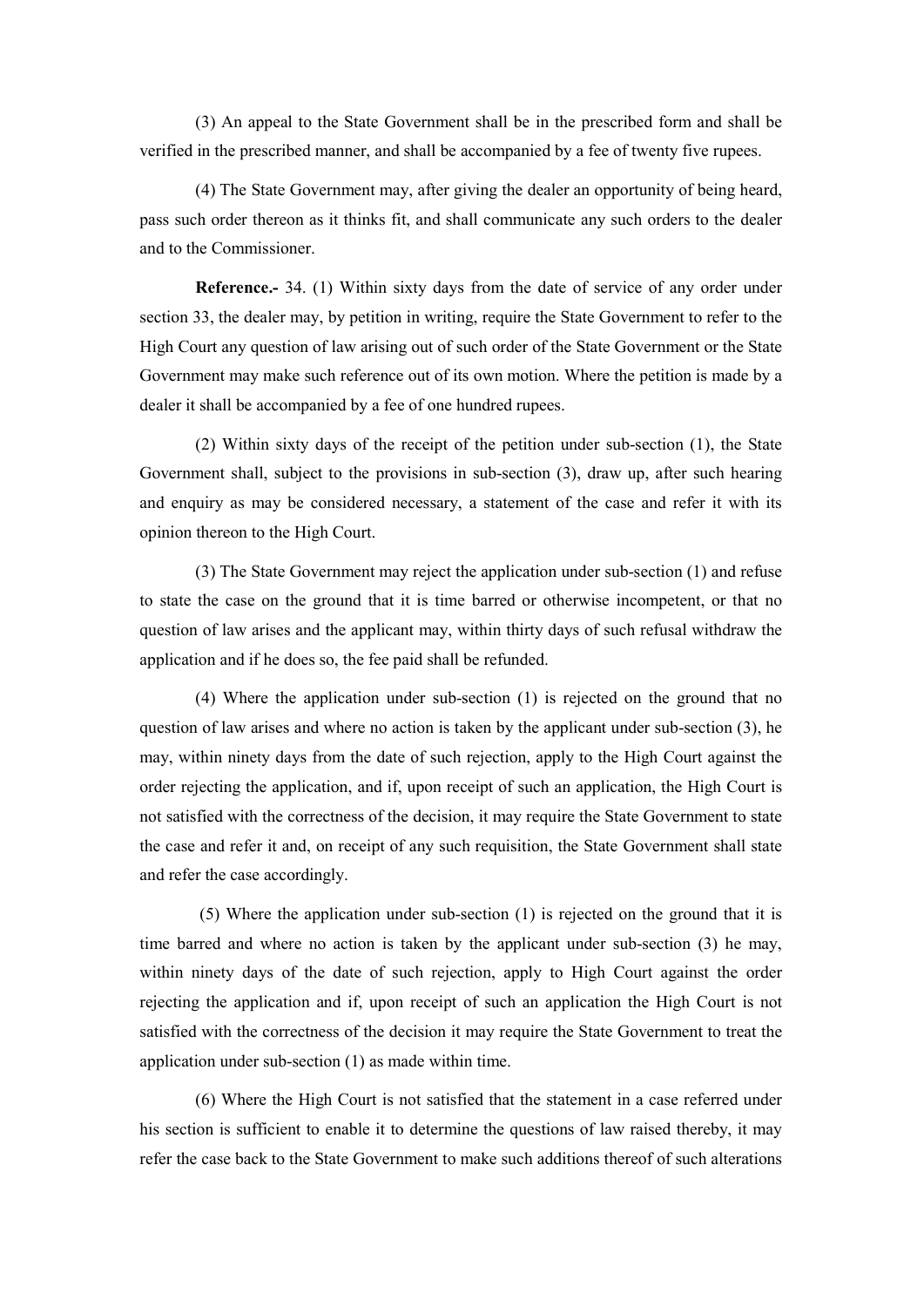therein as may be directed and the State Government shall thereupon comply, with the directions and re-submit the case accordingly.

(7) The High Court upon the hearing of any such case shall decide the question of law raised thereby, and shall deliver its judgment thereon containing the grounds on which such decision is founded, and shall send to the State Government a copy of such judgment under the seal of the Court and signature of the Registrar, and the State Government shall on receipt of the copy of the judgment, order disposal of the case accordingly.

(8) Where a reference is mad eon the application of a dealer the costs shall be in the discretion of the High Court.

(9) Notwithstanding that a reference has been made under this section to the High Court, payment of tax shall not be stayed pending disposal of such reference; but where the amount of tax is reduced as the result of the reference, excess shall be refunded in accordance with the provisions of this Act.

(10) Section 5 of the Indian Limitation Act, 1908, (IX f\of 1908) shall apply to an application to the High Court by dealer under this section.

Notice of demand.- 35. When any tax or penalty or other dues is or are payable in consequence of any order passed under or in pursuance of this Act, the Commissioner shall serve upon the persons liable to pay such tax or penalty or other dues a notice of demand in the prescribed form specifying the sum so payable.

Tax when payable.- 36. (1) Tax payable under this Act shall be paid in the manner hereinafter provided.

(2) Before any registered dealer furnished the return required by sub-section (1) of section 15, he shall in the prescribed manner, pay into a Government Treasury the full amount of tax due from him under this Act on the basis of such returns, and shall furnish along with the returns a receipt from such treasury in token of payment of such tax.

(3) Where a revised returned is submitted by a registered dealer under sub-section (3) of section 15 and if the revised return shows a greater amount of tax to be due than was payable on the basis of the original return, the dealer shall pay the excess amount of tax in the manner provided in sub-section 2, and shall furnish along with the revised return a receipt in token of payment of such excess tax.

(4) The amount of the tax due under provision of this Act –

(a) in excess of payment already made under sub-section (2) and (3), or

(b) where no payment has been made,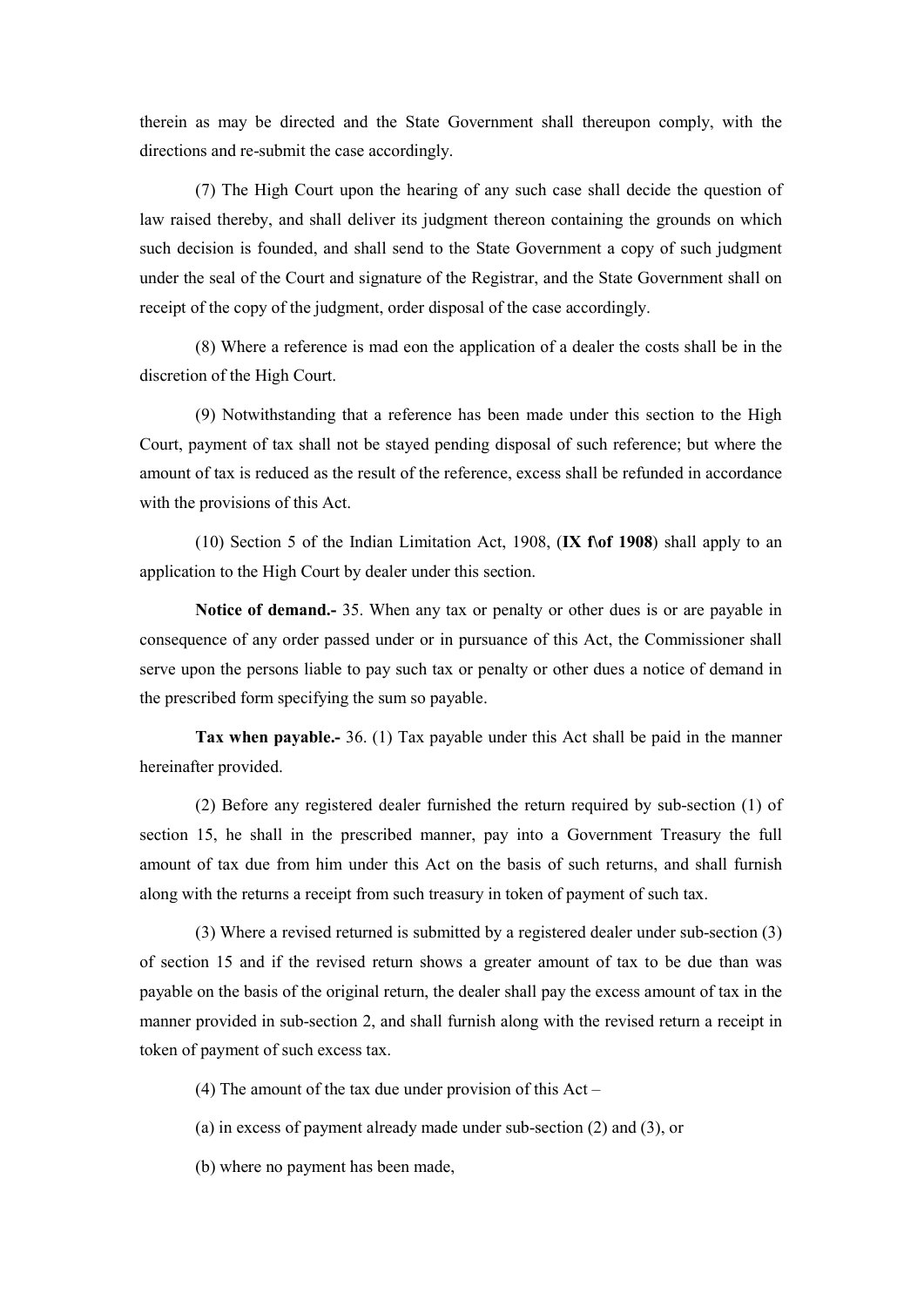shall be paid by the dealer by such date as may be specified in the notice of demand and, where no such date is specified it shall be paid within thirty days from the date of service of the notice.

Correction of Tax by dealers.- 37. No person who is not a registered dealer shall realize any amount by way of tax under this Act on sales of goods form the purchasers. Without prejudice to the provisions of sub-section (2) of section 42, the amount realized by any person as tax on sales of any goods shall, notwithstanding anything contained in any other provision of this Act, be deposited by him in a Government Treasury within such period as may be prescribed, if the amount payable as tax in respect of those sales or if no tax is payable in respect thereof, and in default of such payment, double the amount shall be recovered as a public demand under the Bengal Public Demands Recovery Act, 1913. (3 of 1913).

Other dues when payable.- 38. Any dues, other than the amount of tax payable under this Act shall be paid by the person concerned by such date as may be specified, it shall be paid within thirty days from the date of the service of the Notice.

**Mode of recovery.**  $-39$ . (1) If the demand in respect of any dues under this Act is not paid on or before the date specified as aforesaid the dealer shall be deemed to be in default:

Provided that the Commissioner may, in respect of any particular dealer and for reasons to be recorded in writing, extend the date of payment of the dues or allow such dealer to pay the same by installments and in that case the dealer shall not be deemed to be in default.

(2) Where a dealer is in default, the Commissioner may, in his discretion, direct that, in addition to the amount due, a sum not exceeding that amount shall be recovered from the defaulter by way of penalty.

(3) Where a dealer is in default, the Commissioner may order that the amount due shall be recoverable as a public demand under the Bengal Public Demands Recovery Act, 1913 and may proceed to realize such amount due.

Refund.- 40. The Commissioner shall, in the prescribed manner refund to a dealer any sum paid by such dealer in excess of the sum due from him under this Act, either by cash payment or at the option of the dealer by set off against the sum due from him in respect of any other period.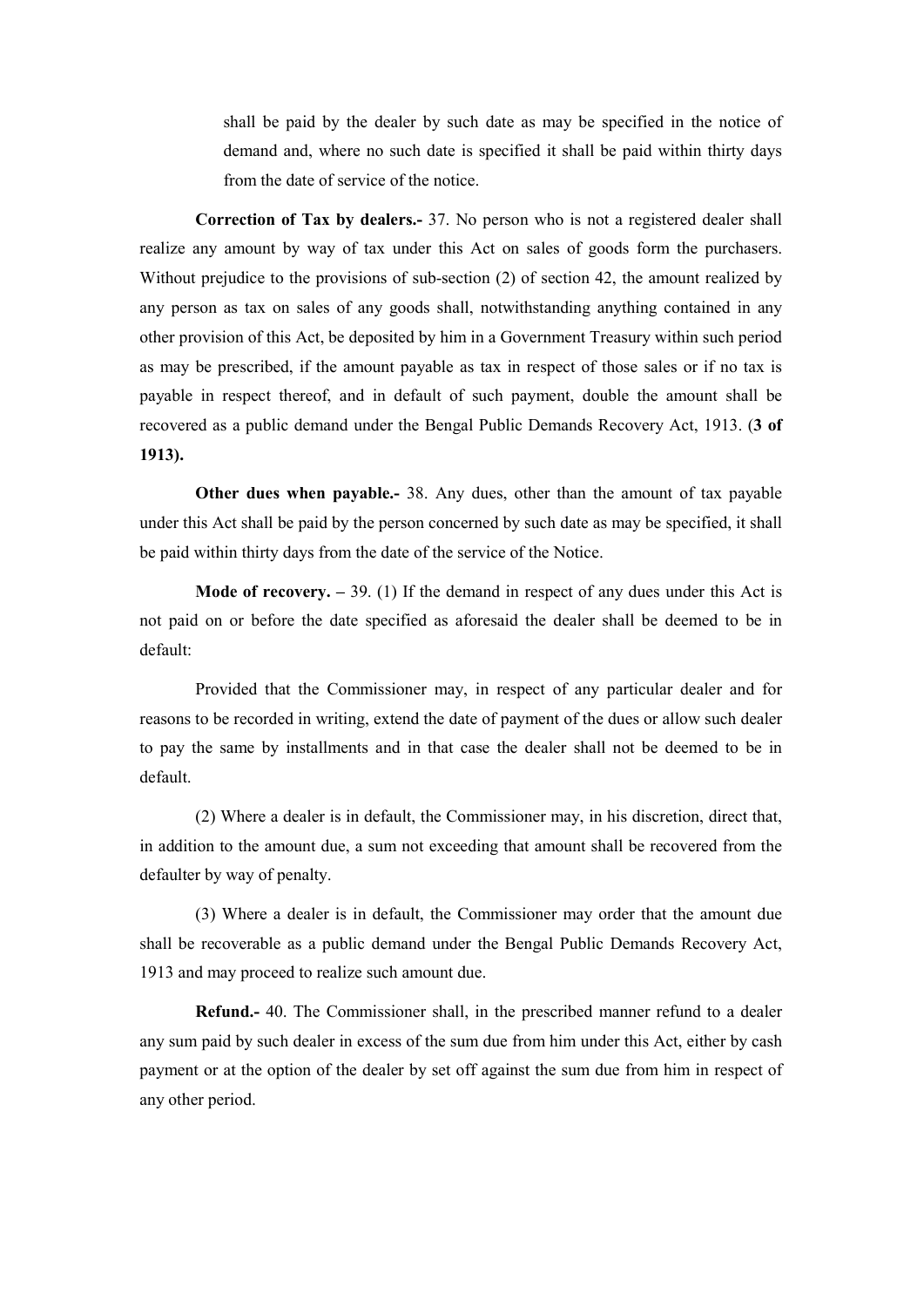Remission.- 41. The State Government, for reasons to be recorded in writing may remit the whole or part of the amount of the tax or penalty payable in respect of any period by any registered dealer who has suffered heavy loss due to any natural calamity.

#### Offences and penalties.- 42. Whoever: -

- (1) carries on business as a dealer or acts in contravention of any of the provisions of this Act; or
- (2) fails, without reasonable cause, to submit in due time any return as required by or under the provisions of this Act, or submits a false return; or
- (3) being a registered dealer, falsely represents, when purchasing any class of goods that goods of such class are recovered by his certificate of registration; or
- (4) not being a registered dealer, falsely represents when purchasing goods, that he is a registered dealer; or
- (5) fails, when required by or under the provisions of this Act, to keep accounts or records of sales; or
- (6) fails, where required by or under the provisions of this Act, to produce any accounts, evidence or documents or to furnish any information; or
- (7) fails or neglects to comply with any requirement made of him under the provisions of this Act; or
- (8) knowingly produces incorrect accounts. Registers or documents or, knowingly furnishes incorrect information; or
- (9) fraudulently or willfully evades the payment of tax due under this Act or conceals his liability to such tax; or
- (10) fails to pay within the time allowed any tax assessed or any penalty levied on him; or
- (11) prevents or obstructs inspection or entry by any officer acting under the provisions of this Act; or
- (12) prevents or obstruct any officer incharge of a check post or barrier from making any entry or inspection of goods or in intercepting, detaining or searching any vehicle carrying goods; or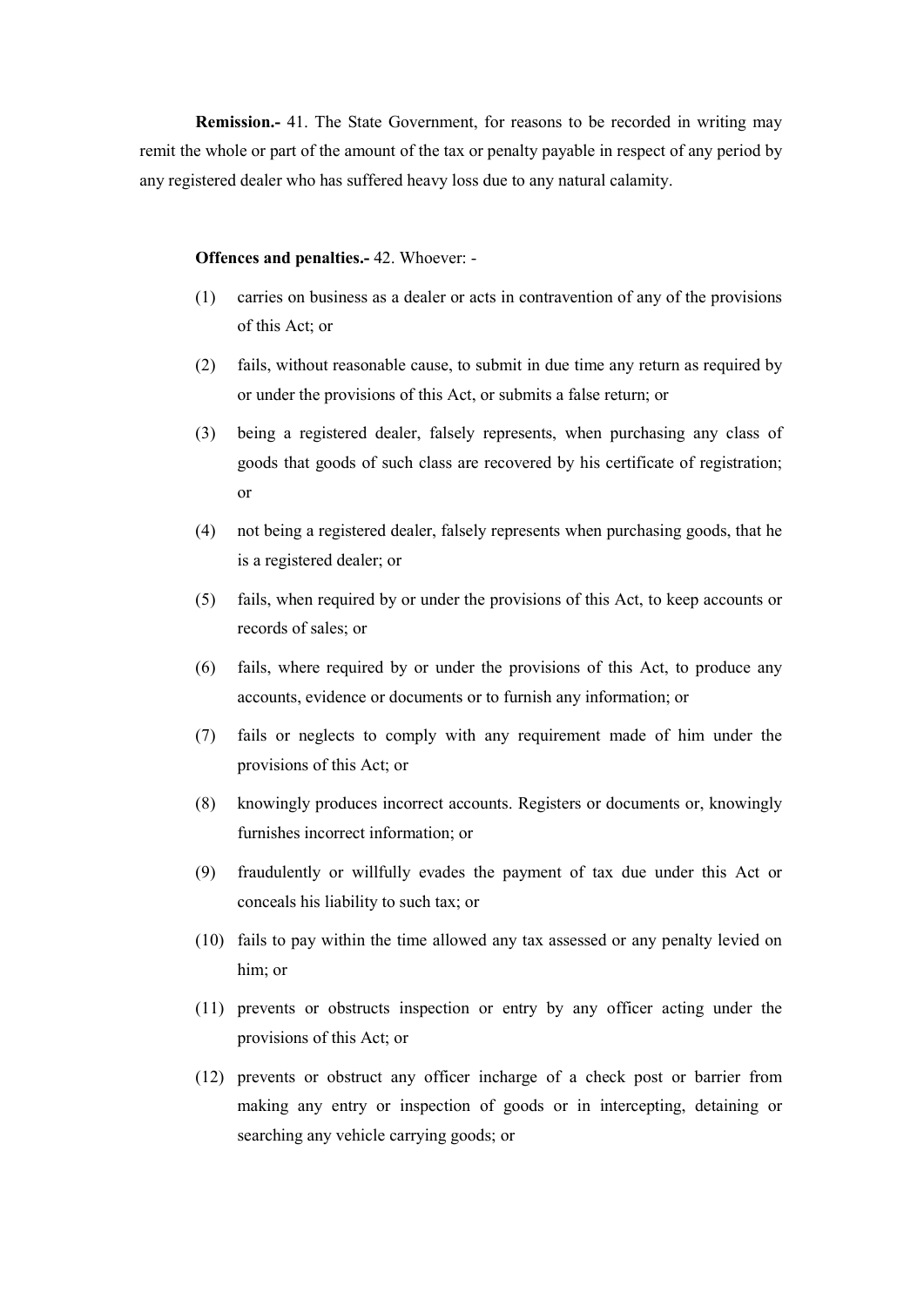(13) demands or charges from any purchaser sales tax as such on the sales of any goods exempted under section 7 and section 8 or under any notification issued thereunder or at a rate higher than payable under the provisions of this Act;

shall, on conviction before a magistrate and in addition of any tax or penalty or both that may be due from him, be punishable with imprisonment which may extend to six month or with fine not exceeding one thousand rupees or with both, and when the offence is a continuing one with a daily fine not exceeding fifty rupees during the period of the continuance of the offence.

False statement in declaration.-42. Whoever makes a statement in a verification or declaration in connection with any proceedings under this Act which is false, and which he earlier knows or believe to be false, or does not believe to be true, shall on conviction before a Magistrate, be punishable with simple imprisonment which may extend to six months or with fine which may extend to one thousand rupees, or with both.

Cognizance of offences.-44. (1) No Court shall take cognizance of any offence under this Act or under the rule made thereunder except with the previous sanction of the Commissioner, and no Court inferior to that of a Magistrate of the first class shall try such offence.

(2) All offences punishable under this Act shall be cognizable and bailable.

Composition of offences.-45. (1) Subject to such conditions as may be prescribed, the Commissioner may, either before or after institution of criminal proceedings under this Act, accept from the person who has committed or is reasonably suspected of having committed an offence under this Act or the rules made thereunder, by way of composition of such offence.

- (a) where the offence consists of the failure to pay, or the evasion of any tax recoverable under this Act in addition to the tax so recoverable, a sum of money not exceeding one thousand rupees or double the amount of the tax recoverable, whichever is greater, and
- (b) in any other case a sum of money not exceeding one thousand rupees in addition to the tax recoverable.

(2) On payment of such sum as may be determined by the Commissioner under subsection (1) no further proceeding shall be taken against the person concerned in respect of the same offence.

Disclosure of information by a public servant.-46 (1) All particulars contained in any statement made, return furnished or accounts or documents produced in accordance with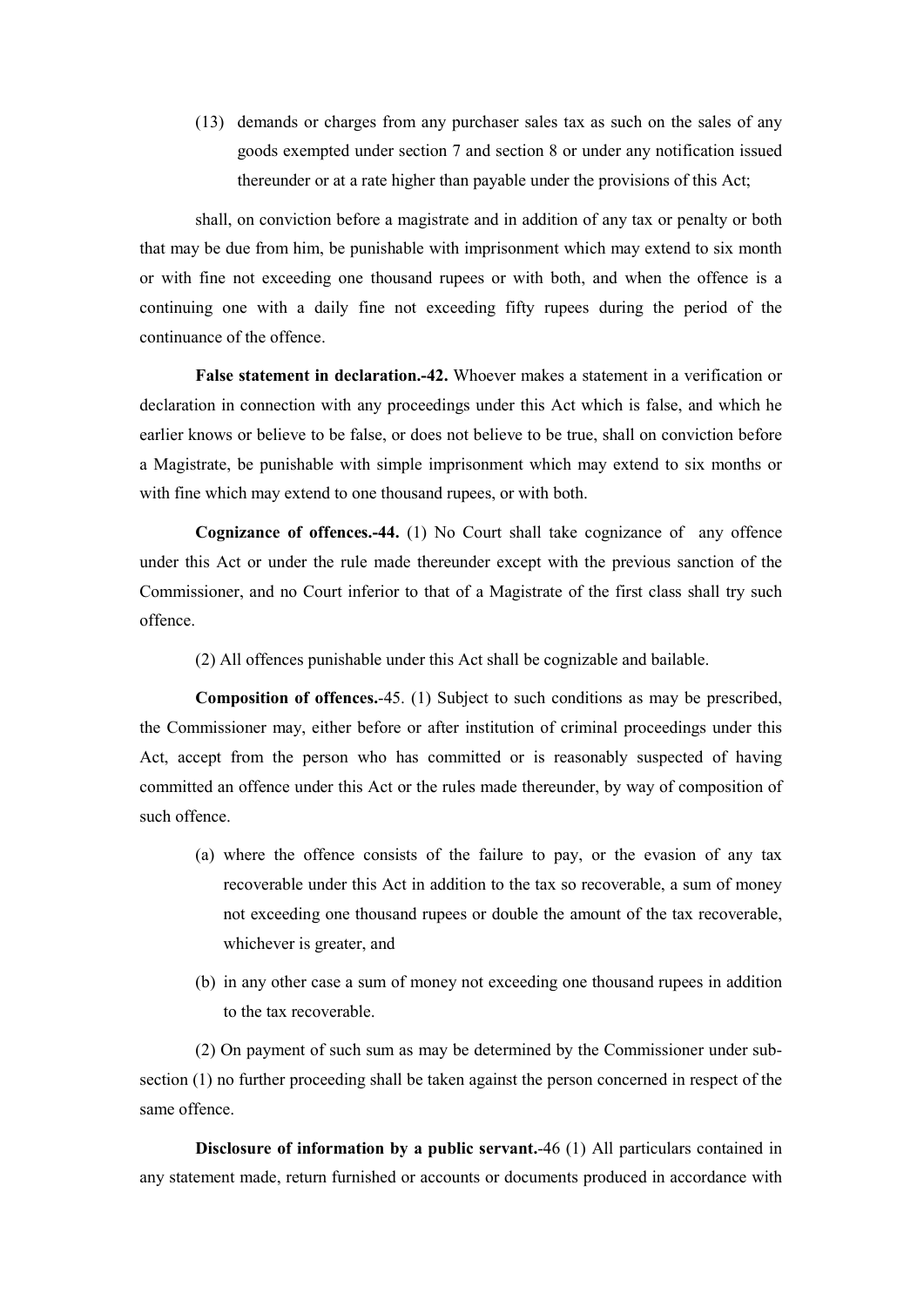this Act, or in any evidence given or affidavit or deposition made in the course of any proceedings under this Act other than proceedings before a Criminal Court or in any record of any proceedings under this Act, shall, save as provided in sun-section (3), be treated as confidential, and notwithstanding anything contained in the Indian Evidence Act, 1872, or Court shall, save as aforesaid, be entitled to require any public servant to produce before it any such statement, return, accounts, document or record or any part thereof, or to give evidence before it in respect thereof.

(2) If, save as provided in sub-section (3), a public servant discloses any of the particulars referred to in sub-section (1), he shall be punishable with imprisonment which may extend to six months and shall also be liable to fine.

- (3) Nothing in his section shall apply to the disclosure-
- (a) of any of the particulars referred to in sub-section (1) for the purpose of a prosecution under the Indian Penal Code, 1860, or the Prevention of Corruption Act, 1947 in respect of any such statement, return, accounts documents or evidence or for the purposes of a prosecution under this Act, or
- (b) of such facts, to an officer of the Central Government as may be necessary for the purpose of enabling that Government to levy or realize and tax imposed by it, or
- (c)such facts, to any officer of this or any other State Government as may be necessary for the purpose of enabling such officer to levy or realize any tax imposed by that Government.

Maintenance and preservation of accounts.-47. (1) Every registered dealer or other dealer on whom a notice has been served to furnish returns under sub-section (2) of section 15, shall keep a true account of the goods bought and sold by him, and if the accounts, maintained in the ordinary course do not, in the opinion of the Commissioner, enable him to apply a proper check on the returns furnished under the provisions of this Act, he may by notice in writing, require such dealer to keep such accounts (including records of sales) in such form as he may, subject to anything that may be prescribed direct.

(2) Accounts referred to in sub-section (1) together with all vouchers relating to stocks, delivery, purchases, output, and sales shall be preserved for such period as may be prescribed.

Owner to order production of accounts and power of entry and inspection.-48. (1) Subject to such conditions and restrictions as may be prescribed, the Commissioner may, for the purposes of this Act, require any dealer to produce before him any accounts, registers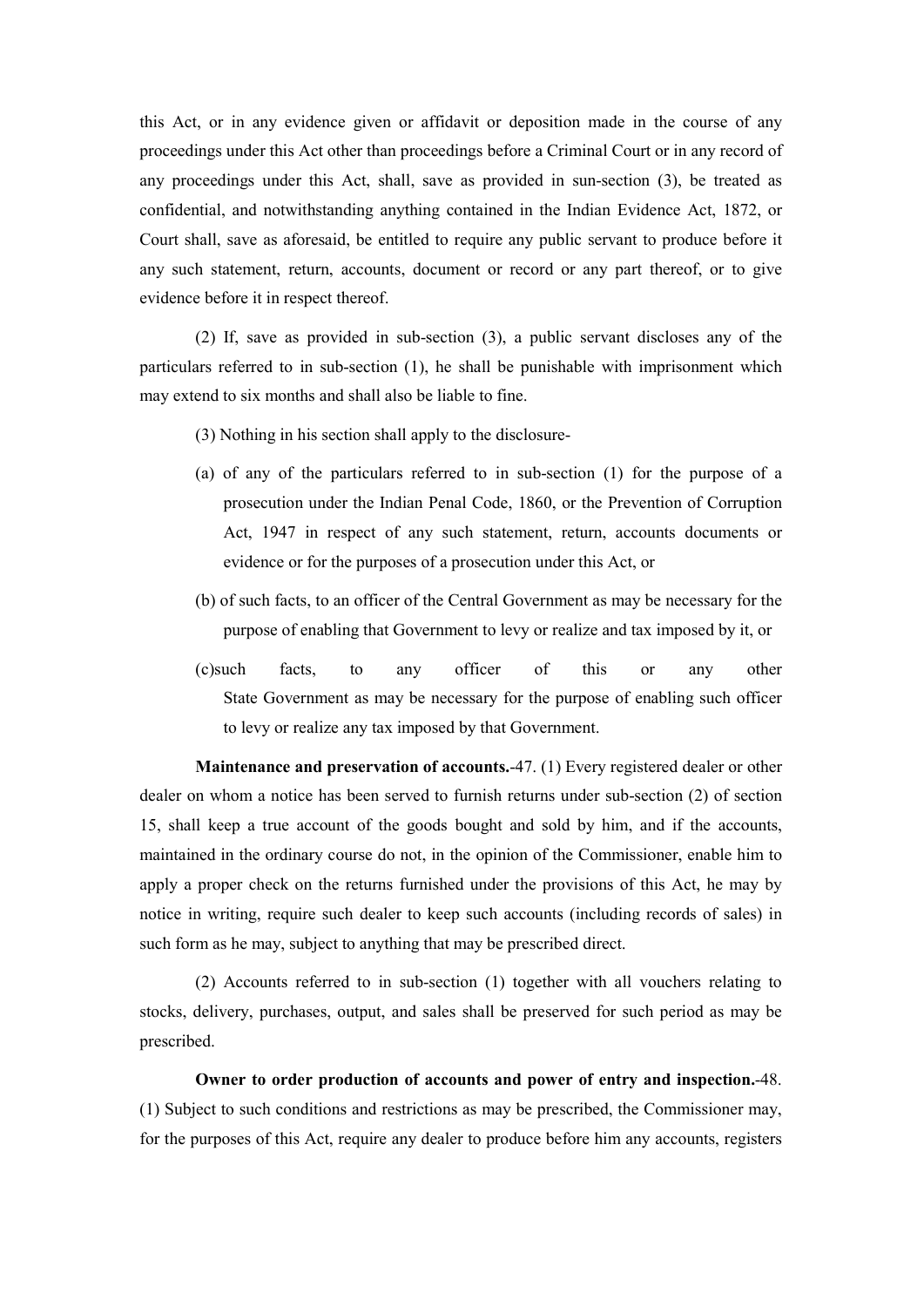or documents, and to furnish any information relating to the stock of goods of or purchases, sales and deliveries of goods, by the dealer.

(2) All accounts, registers and other documents relating to the stocks of goods of, or purchases, sales or deliveries of goods by, any dealer, the goods in his possession and his offices, shops, godowns and vehicles shall, at reasonable times, be open to inspection by the Commissioner.

(3) If the Commissioner has reason to suspect that any dealer is attempting to evade payment of any tax under this Act, he may, for reasons to be recorded in writing seize such accounts, registers or documents of the dealer as may be necessary;, and shall grant a receipt for the same, and shall retain the same only for so long as may be necessary for the purposes of this Act.

(4) The Commissioner may, for the purposes of the sub-section (2) or sub-section (3), enter and search any such place as is mentioned in sub-section (2) on the authority of a search warrant issued by the a Magistrate.

(5) The provisions of section 102 and section 103 of the Code of Criminal Procedure, 1898, shall, so far as may be, apply to searchers under sub-section (4).

Power to call for information.-49. The Commissioner may, for the purposes of this Act;

(1) require any firm or association of persons or Hindu undivided or joint family to furnish him with a statement of the names and addresses of the manager and members of the family, as the case may be;

(2) require any person whom he has reason to believe to be a trustee, guardian, manager or agent to furnish him with a statement of the names of persons with their addresses for or of whom he is a trustee, guardian, manager or agent;

(3) require any person whom he has reason to believe to have obtained goods from outside the State to furnish him with statement of the names of the persons with their addresses from whom he has obtained the goods and of the names and prices of goods obtained;

(4) require any person whom he was reason to believe to have dispatched goods to any place outside the State to furnish him with a statement of the names of persons with their addresses to whom he was dispatched the goods and of the names and prices of goods dispatched.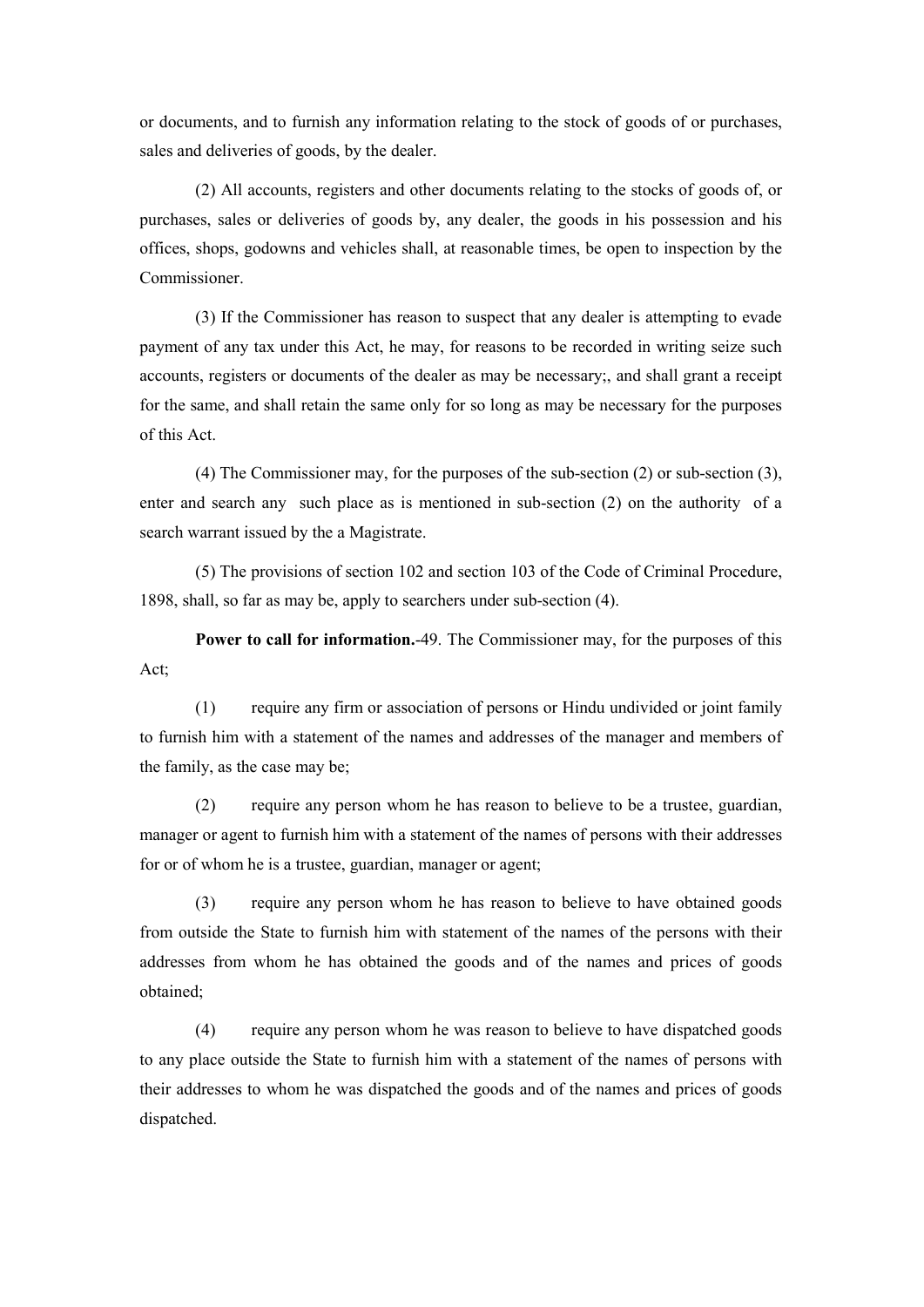(5) Required any person, including a Banking Company or any officer thereof, to furnish any such particulars in respect of the transactions of any dealer with such bank, which during the course of its business handles or transport goods liable to tax under this Act.

Bar of suits in Civil Court and Indemnity.  $-50$ . No suit shall be brought in any Civil Court to set aside or modify any assessment made or order passed under the provisions of this Act, and no prosecution, suit or other proceeding shall lie against any officer of the Government or anything in good faith done or intended to be done under this Act or the rule made thereunder.

Power to take evidence on oath, etc. – 51. The Commissioner shall, for the purposes of this Act have the same powers as are vested in a Deputy Commissioner under the Rules for the Administration of Justice and Police in the Naga Hills District, 1937, when trying a suit, in respect of the following matters –

- (1) enforcing the attendance of any person examining him on oath or affirmation;
- (2) compelling the production of document;
- (3) issuing commissions for the examination of witness, and any such proceeding before Commissioner shall be deemed to be a "Judicial proceeding" within the meaning of sections 193 and 228 and for the purposes of section 196 of Indian Penal Code, 1960,(XLV of 1960).

Computation of the period of limitation.  $-52$ . In computing the period of limitation prescribed for an appeal or a revision or references, the day on which the order complained of was made and the time requisite for obtaining a copy of such order, shall be excluded.

Information to be furnished regarding change of business.  $-53$ . (1) If any dealer to whom the provisions of section 15 apply –

- (a) sells or otherwise transfers or disposes of his business or any part thereof; or
- (b) discontinues his business or changes his place of business or opens a new place of business; or
- (c) Changes the name or nature of his business; he shall, within such period as may be prescribed inform the authority accordingly.

(2) Where any dealer as aforesaid dies, his successor or legal representative shall furnish the information in the like manner.

Service of notices.  $-54$ . (1) A notice or requisition under this Act may be served on person therein named either by post or, as if it were a summons issued by a Court.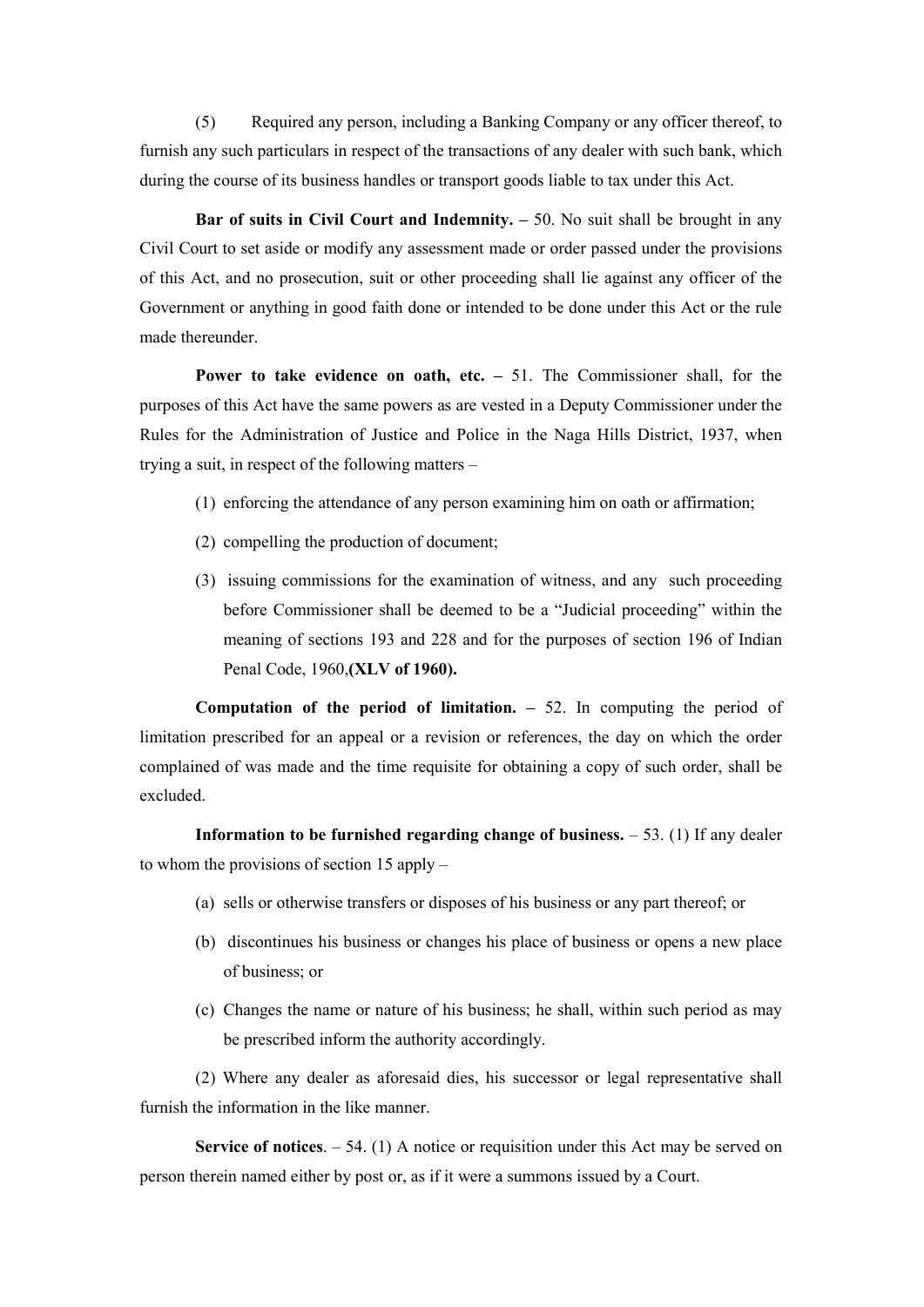(2) Any such notice or requisition may, in the case of a firm or Hindu undivided or joint family, be addressed to any member of the firm or to the manager, or any adult member of the family and, in the case of any other association of persons be addressed to the principal officer thereof.

Delegation of Commissioner's powers. – 55. The Commissioner may, subject to such restrictions and conditions as may be prescribed, delegate by notification in the Official Gazette, any of his powers under section 3 to assist him.

**Power to remove difficulties.**  $-56$ . If any difficulty arises in giving effect to the provisions of this Act, the State Government, may , as occasion may require, by order do anything, not inconsistent with the purposes of this Act, as appears to them to be necessary or expedient for removing the difficulty.

**Power to make rules.**  $-57$ . (1) The State Government may, subject to the condition of previous publication, make rules for carrying out the purposes of this Act.

(2) Without prejudice to the generality of the foregoing power, such rules may in particular, prescribe –

- (a) all matters expressly required or allowed by this Act to be prescribed;
- (b) the classes and duties of officers appointed for the purpose of enforcing the provisions of this Act;
- (c) the procedure to be followed and the forms to be adopted in proceedings under this Act;
- (d) the proportion referred to in sub-clause (b) of clause (12) of section 2;
- (e) the intervals at which, and the manner in which, the tax under this Act shall be payable;
- (f) the dates by which, and the authority to which returns shall be furnished;
- (g) the manner in which refunds shall bee made;
- (h) the classes of and the authority for determination and settlement of disputes;
- (i) the fees for reference, revision or appeal petitions, supply of certified copies of order and other matters; and
- (j) any other matter which is required to be or may be prescribed.

(3) In making any rule the State Government may direct that a breach thereof shall be punishable with fine not exceeding five hundred rupees, and when the offence is a continuing one, with a daily fine not exceeding twenty rupees during the continuance of the offence.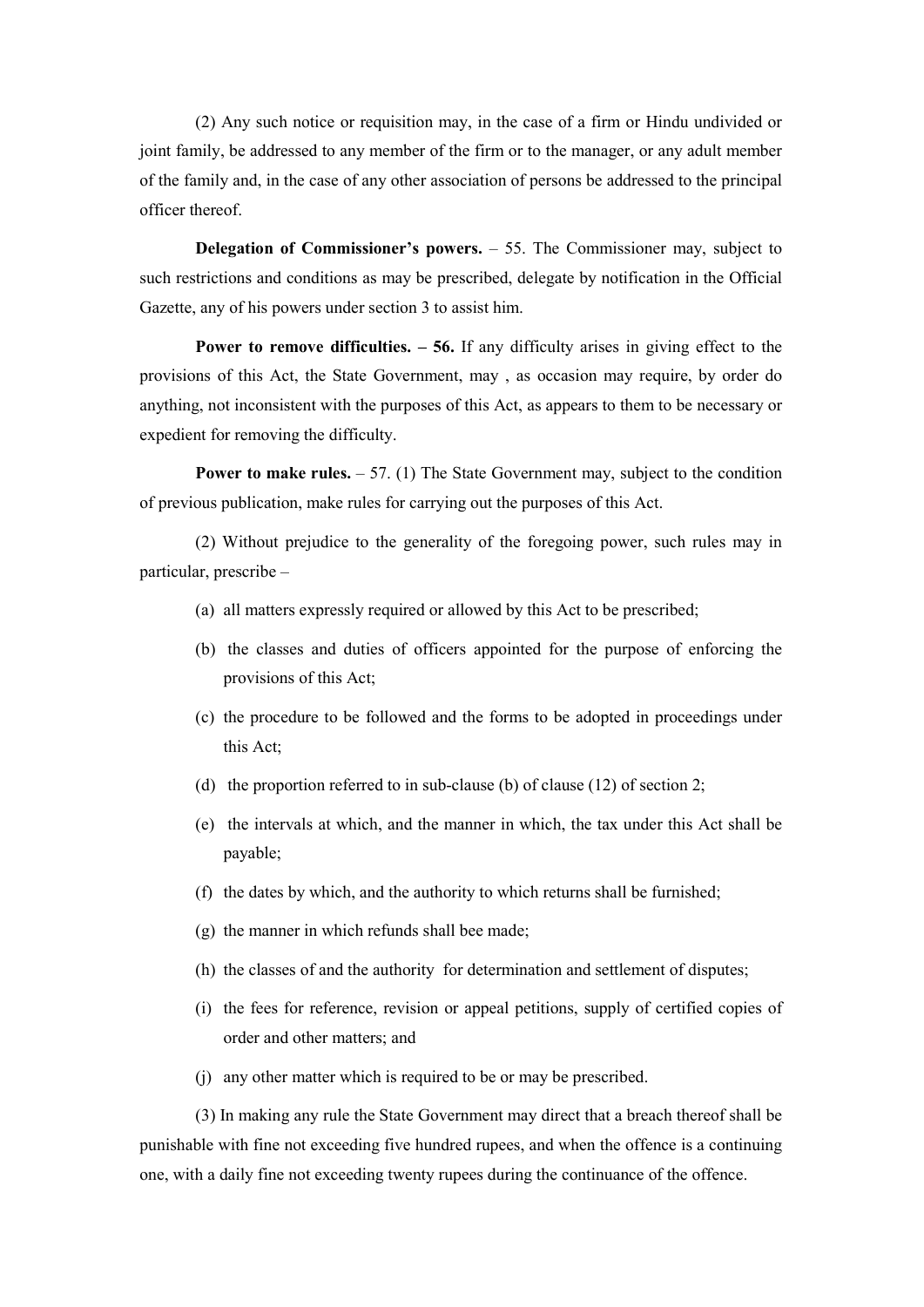(4) Every rule made under this section shall be laid, as soon as may be after it is made, before the Nagaland Legislative Assembly while it is in session for s total period of fourteen days which may be comprised in one session or in two successive sessions, and if, before the expiry of the session in which it is so laid or the session immediately following the Nagaland Legislative Assembly agree in making any modification in the rule or the rule shall thereafter have effect only in such modified form or be of no effect as the case may be; so however, that any such modification or annulment shall be without prejudice to the validity of anything previously done under that rule.

**Refund on Inter-State Trade.**  $-58$ . Notwithstanding anything contained in the Act, where a tax has been levied in respect of the sale inside the State of any declared goods and such goods are sold in the course of inter-State trade or commerce, the tax so levied shall be refunded.

Erection of check Posts. – 59. (1) The State Government may, by notification set up and erect, in such, manner as may be prescribed, check posts and barriers at any place in the State with a view to preventing the evasion of tax payable under this Act.

(2) Every person transporting goods shall, at any check post or barrier, set up and erected in accordance with sub-section (1) and before crossing such check post or barrier, file before the officer-in-charge of the check post or barrier, if so directed by him, a correct and complete declaration of the goods in such form and in such manner as may be prescribed.

(3) The officer-in-charge of the check post or barrier may for the purpose of satisfying himself that the provision of sub-section (2) are not being contravened and subject to such restriction as may be prescribed intercept, detain and search any vehicle which may be suspected of being used for contravening such provisions.

Repeal. – 60. The Assam Sales Tax Act 1947 (Assam Act XVII of 1947) as extended to Nagaland shall stand repealed:

Provided that such shall affect –

- (a) the previous operation of the said Act or anything duly done or suffered thereunder; or
- (b) any right, privilege, obligation or liability acquired, accrued or incurred under the said Act; or
- (c) any penalty, forfeiture or punishment incurred in respect of any offence committed against the said Act; or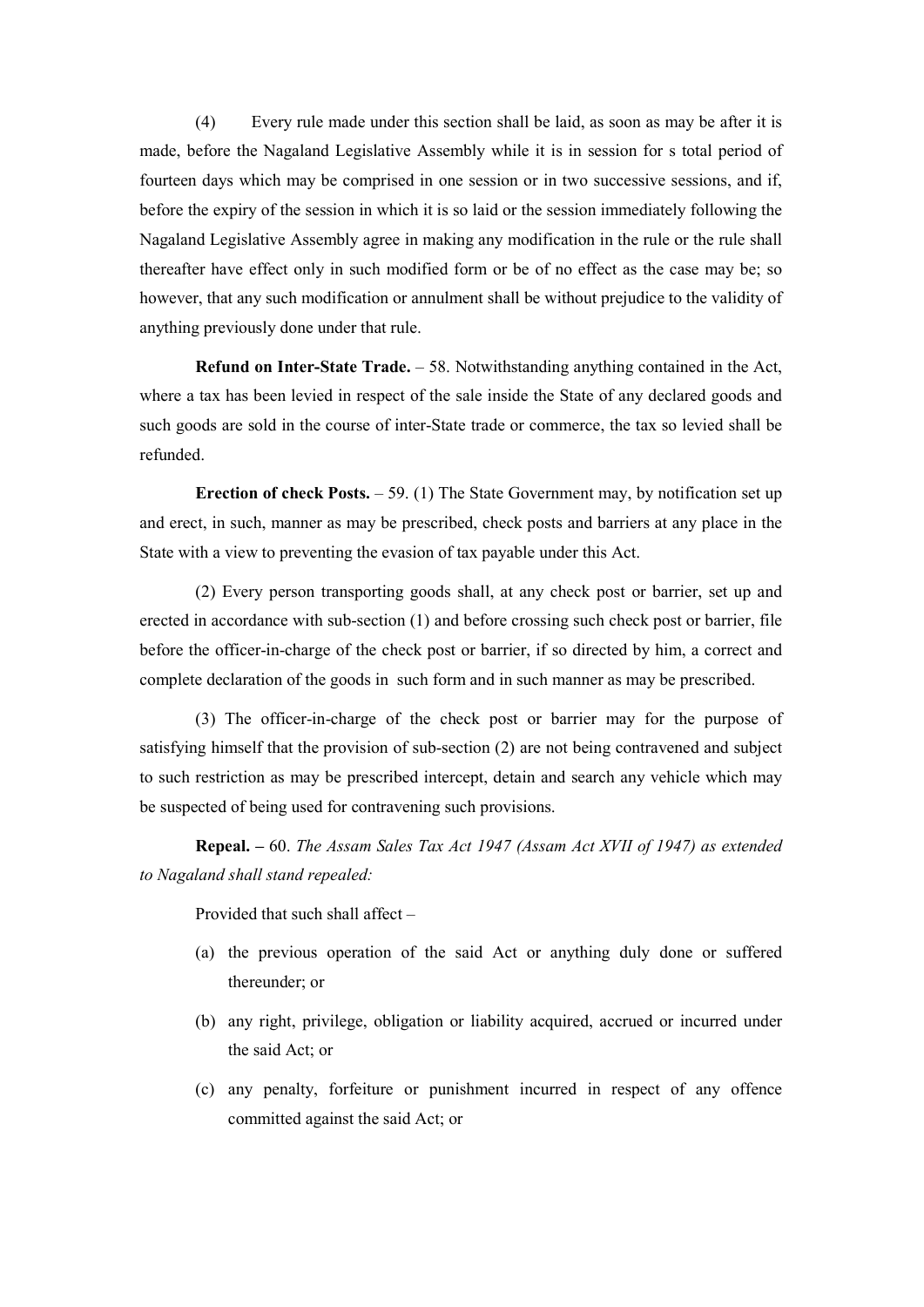(d) any investigation, legal proceeding or remedy in respect of any such right, privilege, obligation, liability, penalty, forfeiture or punishment as aforesaid:

Provided further that anything done or any action taken (including any appointment or delegation made, instruction or direction made, certificate or registration granted) under the Act hereby repealed shall be deemed to have been done or taken under the corresponding provision of this Act and shall continue to be in force accordingly unless and until superseded by anything done or any action taken under this Act.

Repeal and Savings. – 61. (1) The Nagaland Finance (Sales Tax)Act, 1967 (Act X of 1967) (hereinafter referred to as the said Act) is hereby repealed:

Provided that such repeal shall not affect;

- (a) the previous operation of the said Act or anything duly done or suffered thereunder; or
- (b) any right, privilege, obligation or liability acquired, accrued or incurred under the said Act; or
- (c) any penalty, forfeiture or punishment incurred in respect of any offence committed against the said Act; or
- (d) any investigation, legal proceeding or remedy in respect of any such right, privilege, obligation, liability, penalty, forfeiture or punishment as aforesaid:

Provided further that anything done or any action taken (including any appointment or delegation made, instruction or direction made, certificate or registration granted) under the Act hereby repealed shall be deemed to have been done or taken under the corresponding provision of this Act and shall continue to be in force accordingly unless and until superseded by anything done or any action taken under this Act.

(2) Notwithstanding the repeal of the said Act by this section, the operation of the said Act before repeal for the purpose of levy, assessment and collection of sales tax shall continue to be dealt with under the said Act, as if said Act had not been repealed.

(3) The mention of particular matters in this section shall not be held to prejudice or affect the general application of section 6 of the General Clauses Act, 1897 (Act X of 1897) with regard to the effect of repeal.]<sup>1</sup>

# $*$  SCHEDULE I<sup>1</sup>

(See Section 5)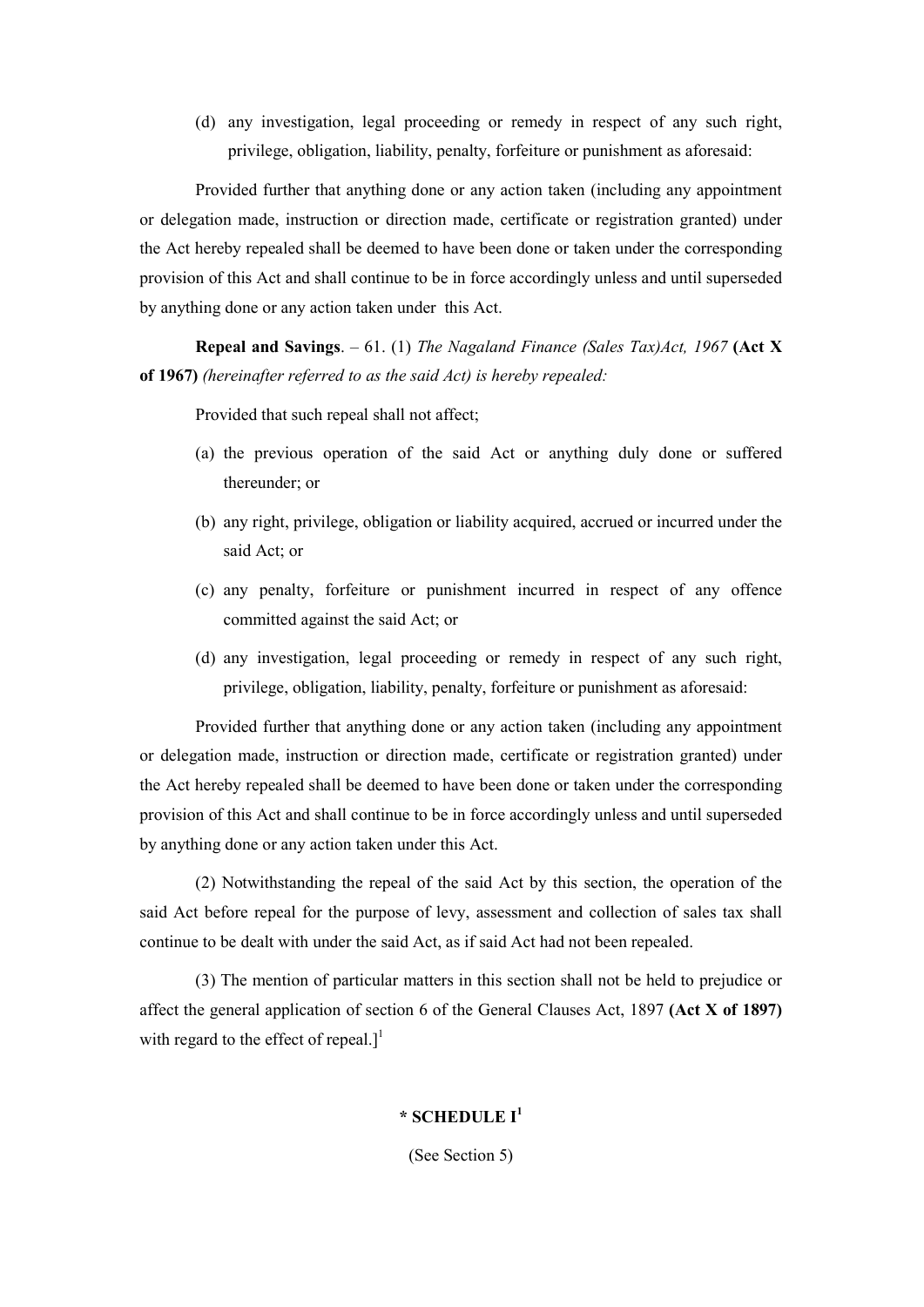## A. – Goods taxable at 10 (ten) paise in the rupees.

| Sl. No. | Name of taxable goods                                                                                                                                                            |
|---------|----------------------------------------------------------------------------------------------------------------------------------------------------------------------------------|
| 1.      | All Arms including rifles, revolvers, pistols and ammunition for the same.                                                                                                       |
| 2.      | All clocks, time-pieces and watches and parts thereof.                                                                                                                           |
| 3.      | Articles made of or inlaid with ivory.                                                                                                                                           |
| 4.      | Binoculars, telescopes and opera glasses.                                                                                                                                        |
| 5.      | Carpets including durries.                                                                                                                                                       |
| 6.      | Cigarettes cases and lighters.                                                                                                                                                   |
| 7.      | Cinematographic equipment including cameras, projectors and sound recording and<br>reproducing equipment, lenses, films and parts or accessories required for used<br>therewith. |
| 8.      | Dictaphones and other similar apparatus for recording sound and spare parts thereof.                                                                                             |
| 9.      | Electroplated nickel or silver or german silver goods.                                                                                                                           |
|         |                                                                                                                                                                                  |

- 10. Foam rubber products.
- 11. Gramophones and component parts thereof and records.

 $\mathcal{L}_\text{max}$  and the contract of the contract of the contract of the contract of the contract of the contract of

1 Inserted vide Nagaland Act 3 of 1971.

- \* Substituted vide Nagaland Act 3 of 1971.
	- 12. Iron and steel safes and almirahs.
	- 13. Motor cycles and motor cycle combinations, motor scooters, motorettes.

 $\mathcal{L}_\text{max} = \frac{1}{2} \sum_{i=1}^n \mathcal{L}_\text{max} = \frac{1}{2} \sum_{i=1}^n \mathcal{L}_\text{max} = \frac{1}{2} \sum_{i=1}^n \mathcal{L}_\text{max} = \frac{1}{2} \sum_{i=1}^n \mathcal{L}_\text{max} = \frac{1}{2} \sum_{i=1}^n \mathcal{L}_\text{max} = \frac{1}{2} \sum_{i=1}^n \mathcal{L}_\text{max} = \frac{1}{2} \sum_{i=1}^n \mathcal{L}_\text{max} = \frac{1}{2} \sum_{i=$ 

- 14. Motor vehicles, including chassis of motor vehicles.
- 15. Perambulators.
- 16. Photographic and other cameras and enlargers, lenses, films and plates, paper and cloth and other parts and accessories required for used therewith.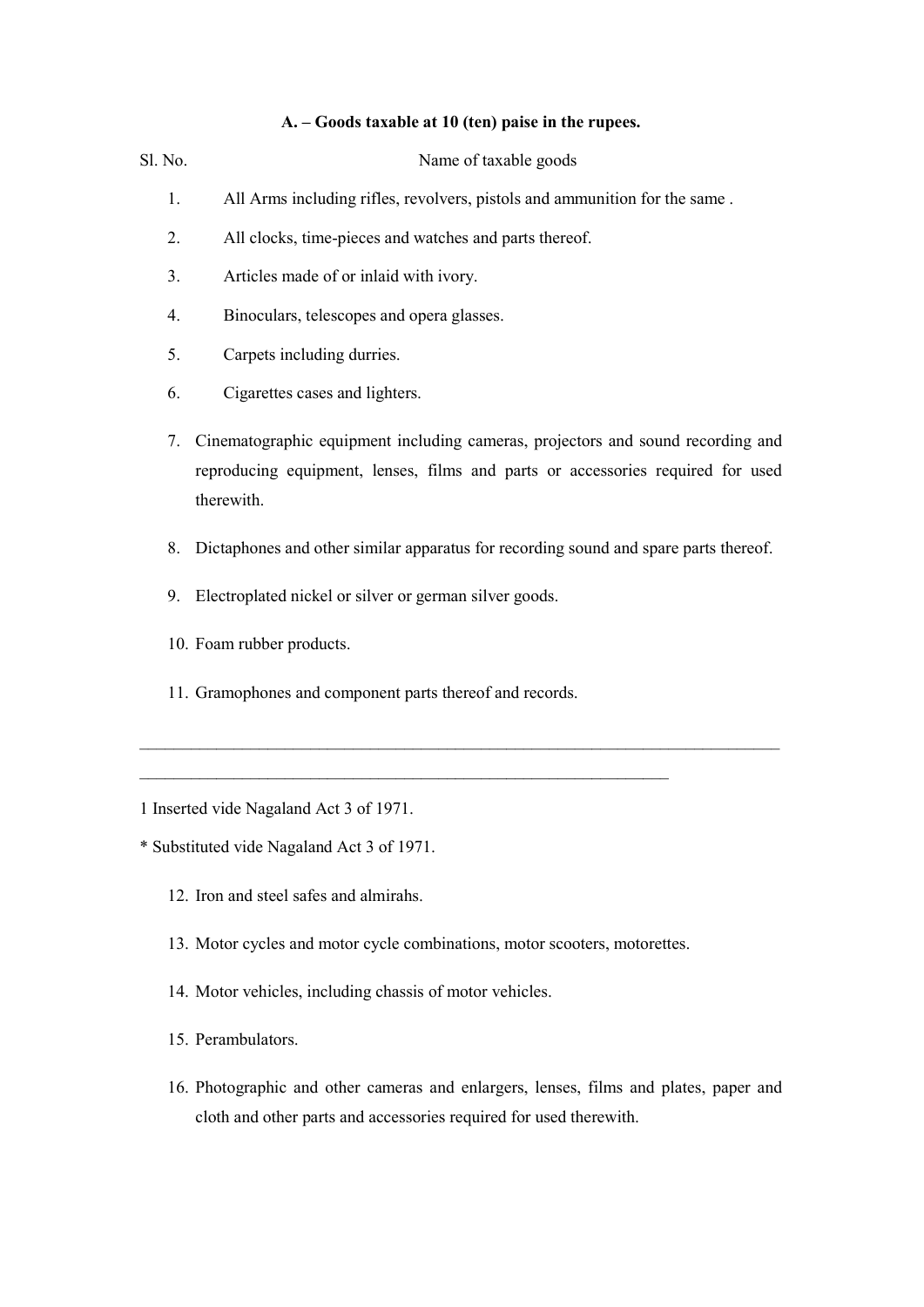- 17. Precious stones including diamonds, emeralds, rubies, real pearls and sapphires, synthetic or artificial precious stones, pearls artificial or cultured.
- 18. Refrigerators and air conditioning plants and component parts thereof.
- 19. Stainless steel products.
- 20. Sound transmitting equipment including telephones and loud speakers and spare parts thereof.
- 21. Typewriters, tabulating machines, calculating machines and duplicating machines and parts thereof.
- 22. Upholstered furniture, sofa sets, dressing tables and furniture of all types made of timber, iron or steel, except item 43 to 46 of Schedule II.
- 23. Wireless reception instruments and apparatus, radios and radio gramophones, electrical valves, accumulators, amplifiers and loud speakers and spare parts and accessories thereof.

## B – GOODS TAXABLE AT 7 PAISE IN THE RUPEE

- 1. All electrical goods, instruments, apparatus, appliances and all such articles the use of which cannot be had except with the application of electrical energy, including fans, lighting bulbs, electrical earthenwares and porcerlain and all other accessories and component parts either sold as whole or in parts.
- 2. All machineries and spare parts thereof (including spares of motor vehicles, motor cycles, motor scooters and motor and motorettes but excluding sewing machines and spare parts thereof) not listed separately in this Schedule.
- 3. Bicycles, tricycles, rickshaws and cycle combinations and accessories and parts thereof.
- 4. Cosmetics including scents, perfumes, powders, snows, hair oils, scented sticks, and other toilet requisites.
- 5. Crockery and cutlery, including knives, forks and spoons articles made of glass, china porcelain or glazed earthenware adopted for domestic use.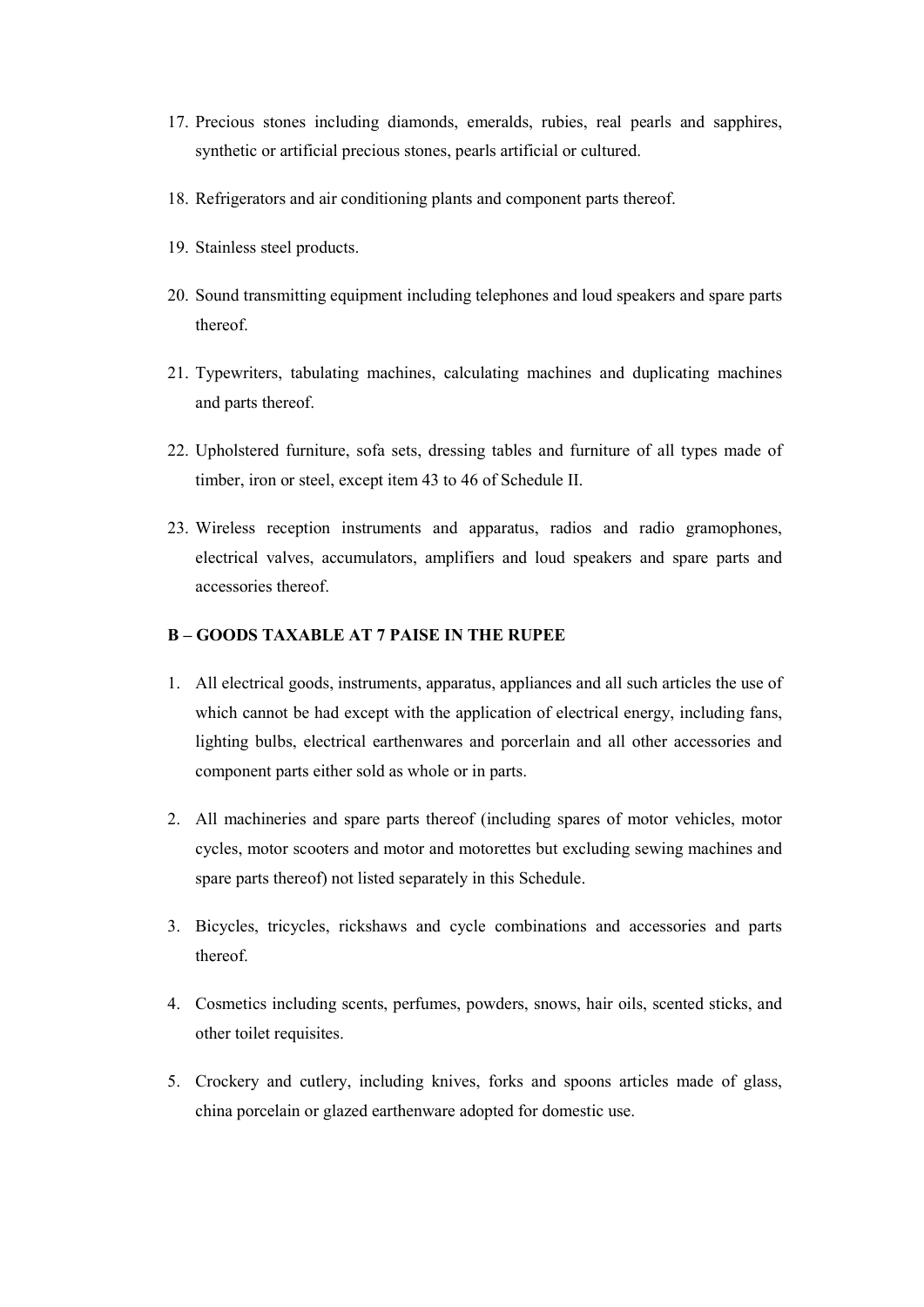- 6. Glassware, bottles and phials, funnels globes, glass parts of lamps, sheets and plates, photo and other frames and mirrors.
- 7. Ladies hand bags and other types of vanity bags.
- 8. Paints, colour, lacquers, and varnishes including glue, polish, brush, sand paper, turpentine enamels and indigo and brush and sand paper.
- 9. Plastic, celluloid and bakelite goods.
- 10. Rubber products excluding foot-ware but including tyres and tubes.
- 11. Vacuum flasks of all kinds.
	- C.- Goods taxable at 3(thee) paise in the rupee.

Declare goods.

D.- Goods taxable at 1 (one paise) in the rupee.

Ready-made garments.

E.- Goods taxable at 5 (five) paise in the rupee.

"All other goods not mentioned elsewhere in this Schedule".

## \* SCHEDULE II<sup>1</sup>

(See Section 8)

Sl. No. Description of exempted

articles.

- 1. All cereals, pulses and rice including broken rice, parched (beaten) and puffed rice.
- 2. (a) Plough, plough points, spade (kodali), sickle, khurpi, axe, khanda (for digging holes in the soil) and dao.

(b) Other hand tools used for agricultural purposes.

- 3. Books, periodicals and news papers.
- 4. Bread.
- 5. Betelnuts and pan leaves.
- 6. Cotton including waster cotton.
- 7. Electrical energy.
- 8. Fertilizers, viz.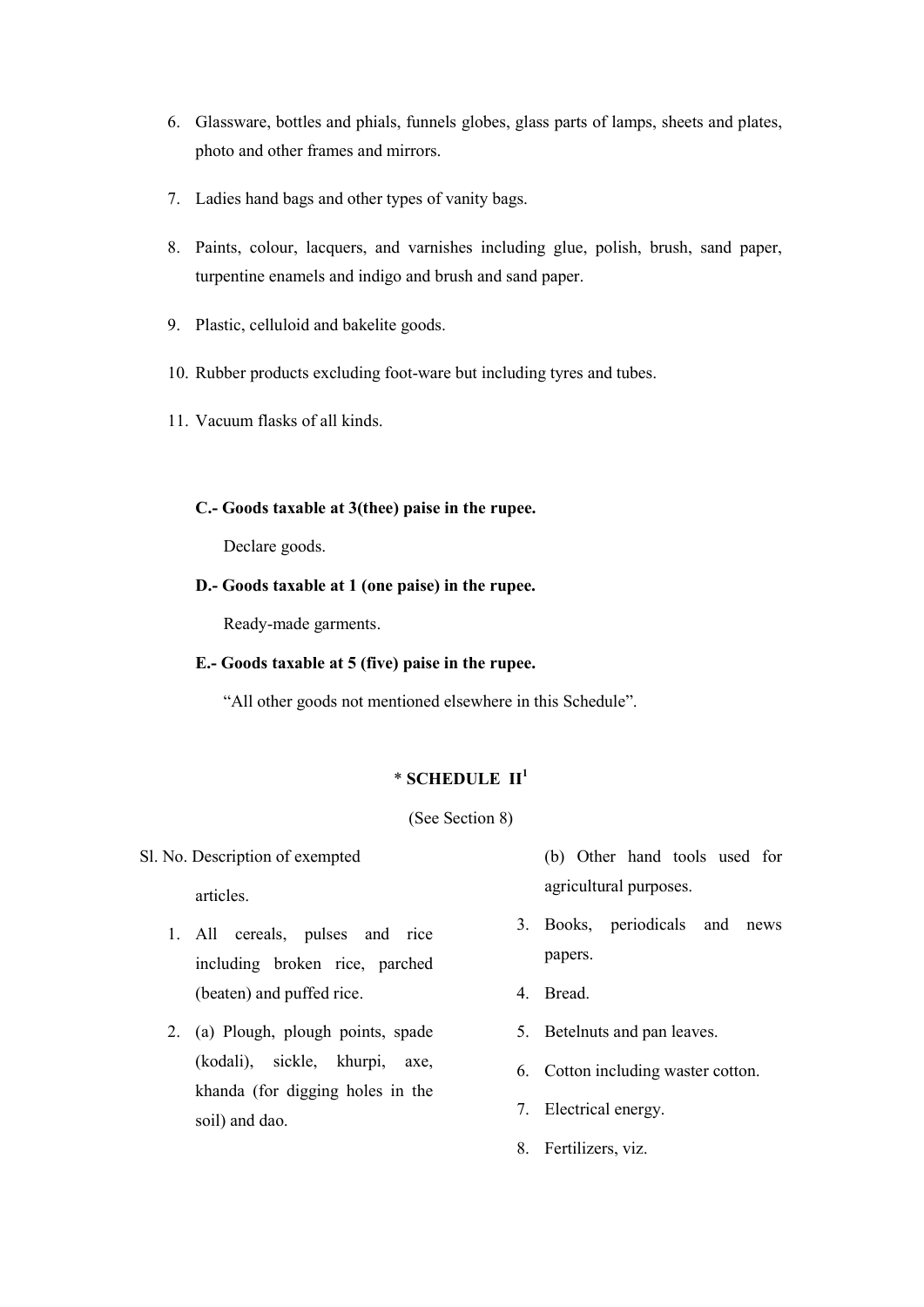- (a) All Chemical fertilizers
- (b) Bone meal
- (c) Oil cakes.
- 9. Fish, eggs, ghee (but not vegetable ghee), dehi, butter, cream, casein, meat and vegetables (but not onion, garlic, species and condiments)
- \* Substituted vide Nagaland Act 3 of 1971.

Conditions and exceptions subject to which exemption has been allowed.

When sale price does not exceed Rs.20/- (Twenty) a piece.

Except when sold in sealed containers.

- 10. Flour including atta, maida, suji and bran.
- 11. Fresh fruits.
- 12. Gur and molasses.
- 13. (i) Antimalarial drugs viz. quinine in powder form, quinine pills (but not sugar coated), quinine alkaloids, salts of quinine, cinchona and its alkaloids, tataquine, cinchona forifuge and drugs of the 4 aminoguinoline group such as chloroquine and its salts, amodiaquine and its salts whether in solution or in powder or in tablet form, proguanil and its salts and pyrimethamine.

(ii) Anti-kala-azar drugs, viz. Urea Stibamine and Pentamidine Isethipoate.

- (iii) Vaccine, viz. Small-pox vaccine, Cholera vaccine and T.A.B.
- 14. Mustard oil, rape oil and mixtures of mustard and rape oils.
- 15. Mustard seed and rape seed.
- 16. Sago.
- 17. Salt.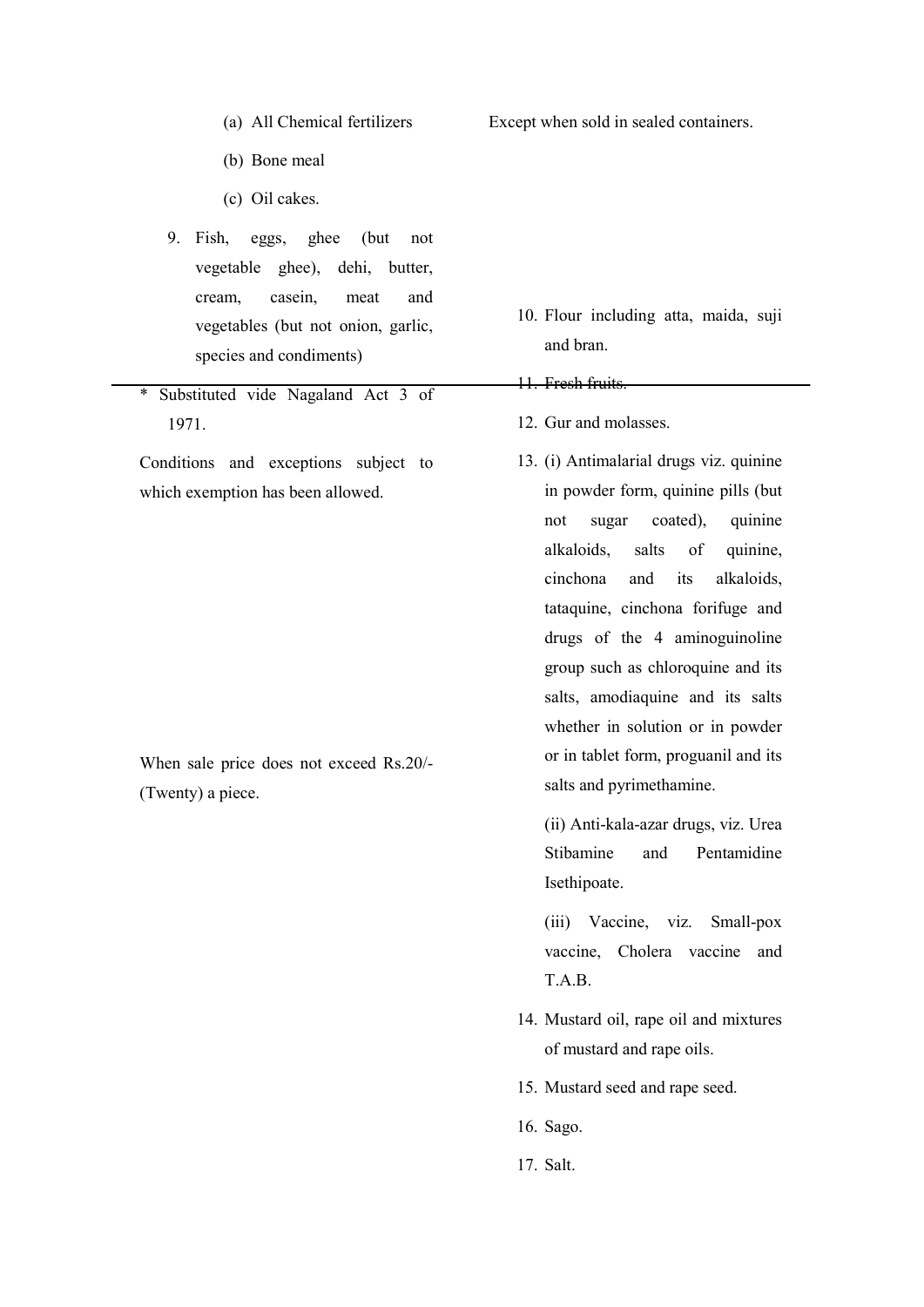- 18. Water (other than distilled, aerated or mineral water).
- 19. Milk.
- 20. Firewood.
- 21. Mathematical instruments for students.
- 22. (a) Sales to the Canteen Stores Department (India) of goods certified by it as being intended for being sold directly or through Canteens to members of the Armed Forces of India at prices fixed by the Government of India.

(b) Sales by the Canteen Stores Department (India) to dealers certified by the Department to be Canteen Contractors or to the Unit Canteens run by the Officers of the Armed Forces of India of goods which are intended for being sold to members of the Armed Forces of India at prices fixed by the Government of India.

(c) Sales by dealers certified by the Canteen Stores Department (India) to be Canteen Contractors of goods obtained by such dealers from the said Canteen Stores Department (India) to members of the

Except when sold in sealed containers.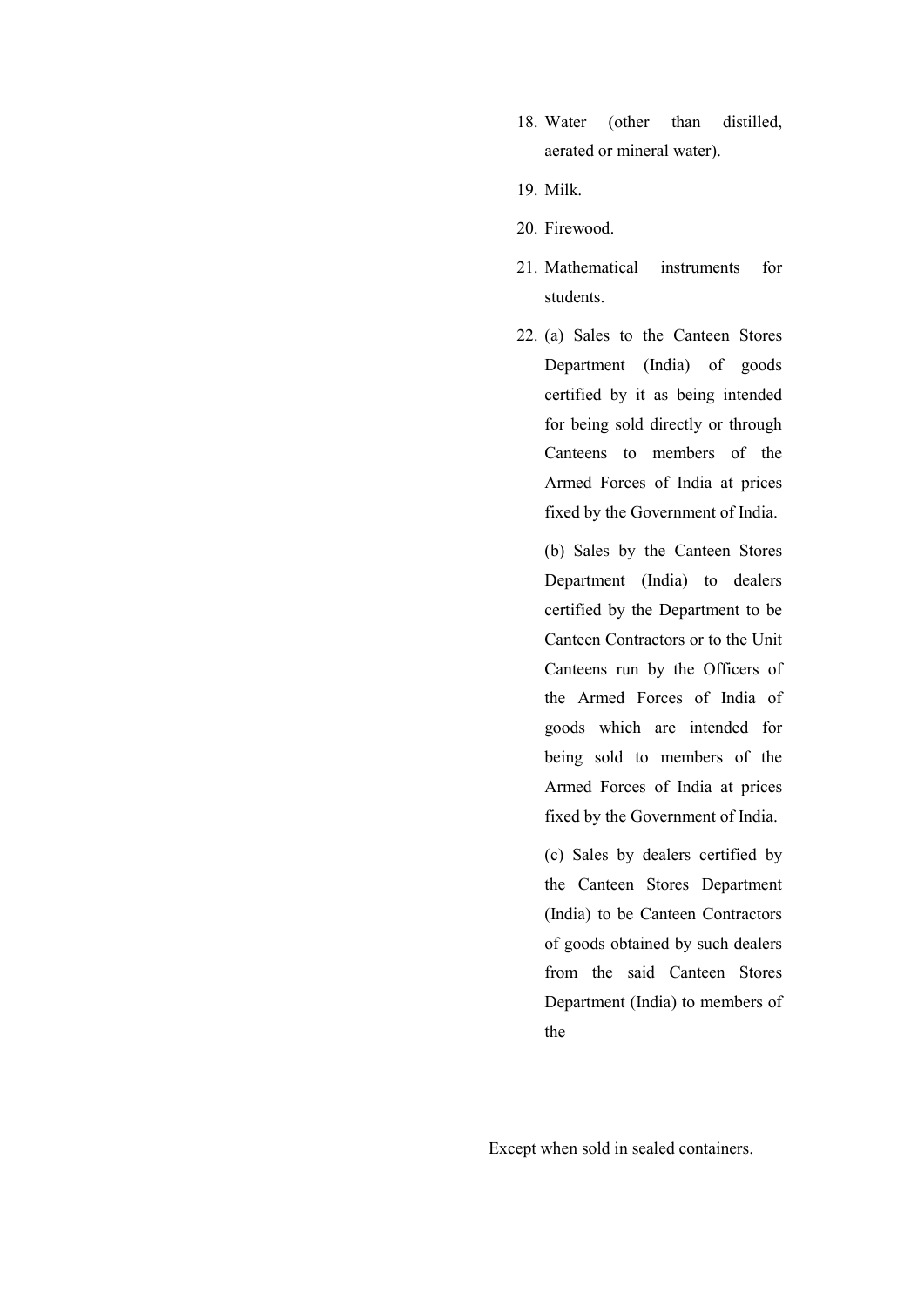Stores Department (India), to members of the Armed Forces of India at prices fixed by the Government of India.

(e) Sales by the Canteen Stores Department (India) to members of the Armed Forces of India, at prices fixed by the Government of India.

- 23. Slate and slate pencils.
- 24. Pencils, paper, blotting paper, ink, inkpot, penholder, nib and eraser purchased for use by students.
- 25. Scale, colour box, painting box, school map, exercise book and drawing book.
- 26. Grass used as Cattle fodder only.
- 27. Handspun cotton yarn.
- 28. Handloom cloth woven out of handspun cotton yarn.

Armed Forces of India at prices fixed by the Government of India.

(d) Sales by Unit Canteen run by Officers of the Armed Forces of India of goods obtained by such Unit Canteens from the Canteen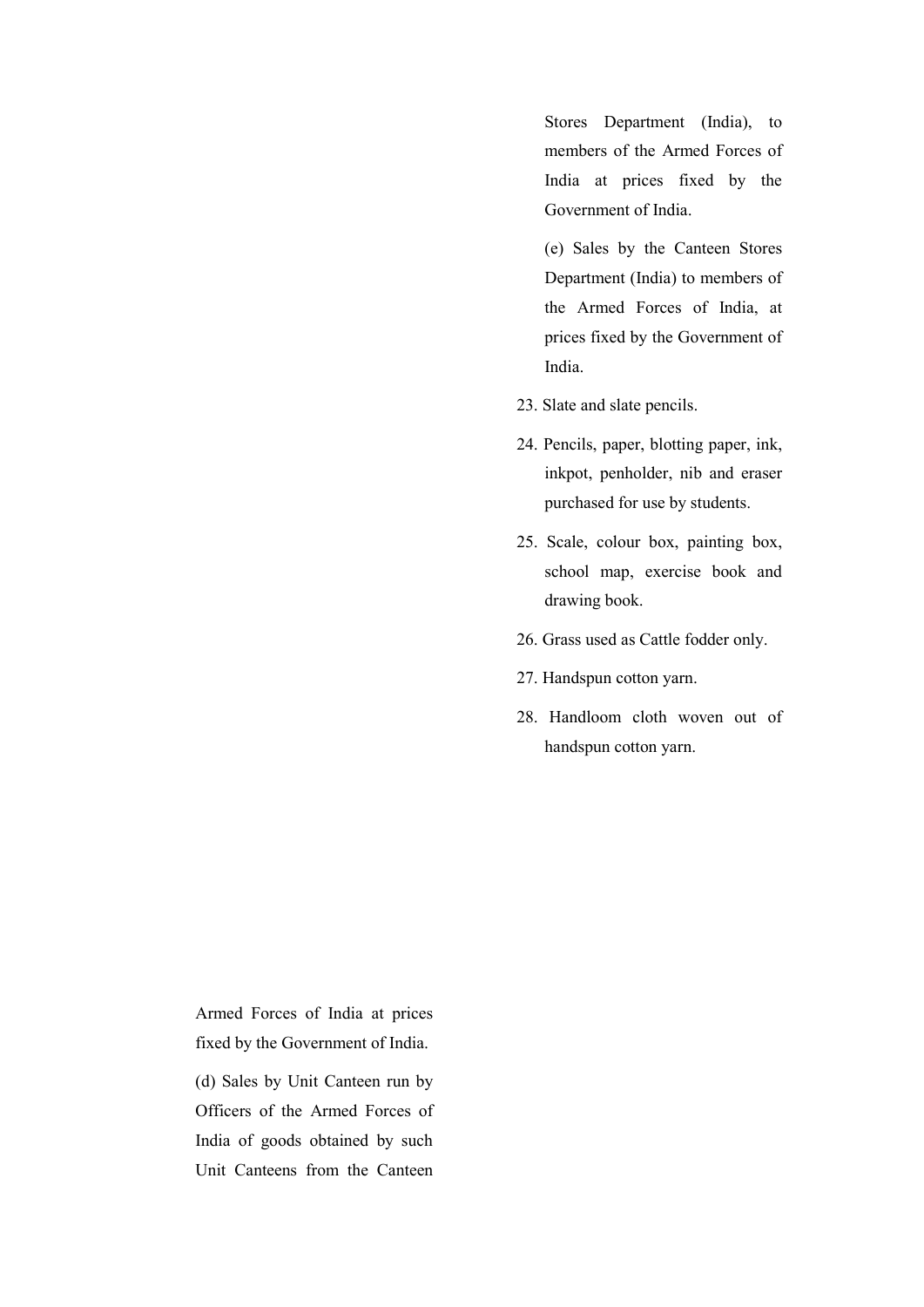- 35. Sugarcane.
- 36. Khadi and/or products of village industries as defined in the Khadi and Village Industries Commission's Act, 1956.

- 37. Nirodh (Condoms).
- 38. Sales to Red Cross Society and its allied organizations.
- 39. Pesticides.
- 40. Gunny bags.

- 29. Mill-made cotton yarn excluding sewing thread.
- 30. All varieties of textiles, namely: -

 Cotton, woolen or silken including rayon, art silk or nylon whether manufactured by handloom, power-loom or otherwise.

- 31. Sugar.
- 32. Tobacco and all its products.
- 33. Ayurvedic medicines other than patent drugs or sold under registered trade mark.
- 34. Raw jute.

When sold by a producer and/or organization certificated for the purpose